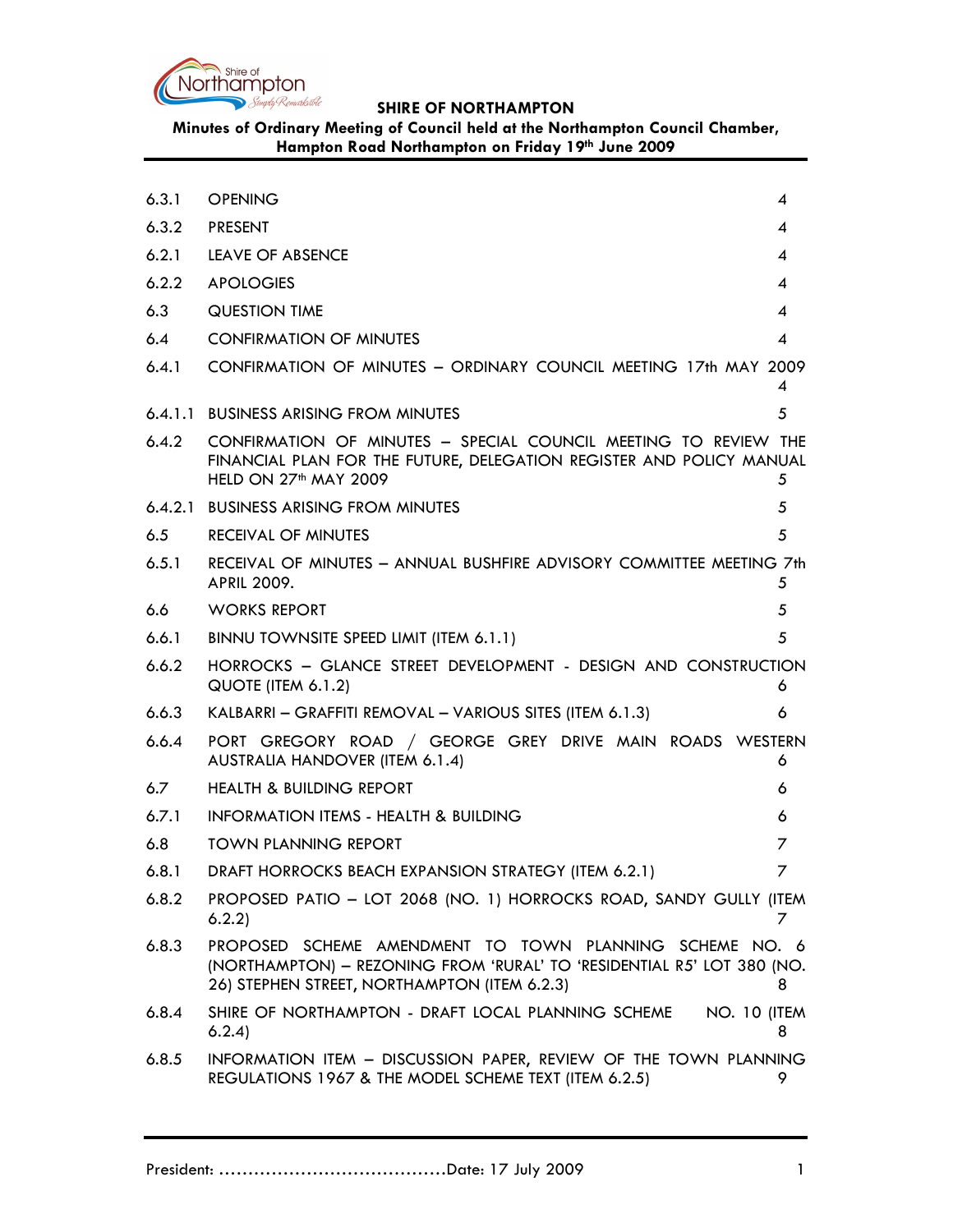

Minutes of Ordinary Meeting of Council held at the Northampton Council Chamber, Hampton Road Northampton on Friday 19th June 2009

| 6.8.6  | PROPOSED SUBDIVISION - LOT 1 GEORGE GREY DRIVE, YALLABATHARRA (ITEM<br>6.2.6                                |         |
|--------|-------------------------------------------------------------------------------------------------------------|---------|
| 6.8.7  | PROPOSED FOUR (4) GROUPED DWELLINGS - LOT 370 (No.1) NAIRN PLACE,<br>KALBARRI (ITEM 6.2.7)                  | 9       |
| 6.8.8  | RENEWAL OF AGREEMENT FOR CANOE SAFARI TOURS, KALBARRI (ITEM 6.2.8) 11                                       |         |
| 6.8.9  | PROPOSED INDUSTRIAL SINGLE FACTORY UNIT BUILDING - LOT 55 (NO. 9)<br>RICHARDSON ROAD, KALBARRI (ITEM 6.2.9) | $12 \,$ |
| 6.8.10 | SUMMARY OF PLANNING INFORMATION ITEMS (ITEM 6.2.10)                                                         | 13      |
| 6.9    | <b>FINANCE REPORT</b>                                                                                       | 13      |
| 6.9.1  | ACCOUNTS FOR PAYMENT (ITEM 6.4.1)                                                                           | 13      |
| 6.9.2  | MONTHLY FINANCIAL STATEMENTS - 31 <sup>ST</sup> MAY 2009 (ITEM 6.4.2)                                       | 14      |
| 6.9.3  | 2009-2010 BUDGET SUBMISSIONS (ITEM 6.4.3)                                                                   | 14      |
| 6.9.4  | SENIORS DAY - KALBARRI (ITEM 6.4.4)                                                                         | 15      |
| 6.9.5  | DEBTORS WRITE OFF (ITEM 6.4.5)                                                                              | 15      |
| 6.9.6  | STATUS REPORT ON BUDGET PROJECTS (ITEM 6.4.6)                                                               | 15      |
| 6.9.7  | REVIEW OF FEES & CHARGES FOR 2009/2010 BUDGET (ITEM 6.4.7)                                                  | 15      |
| 6.9.8  | 2009-2010 BUDGET SUBMISSIONS (ITEM 6.4.6)                                                                   | 15      |
| 6.10   | ADMINISTRATION AND CORPORATE REPORT                                                                         | 16      |
| 6.10.1 | SENIOR STAFF PERFORMANCE REVIEWS (ITEM 6.5.1)                                                               | 16      |
| 6.10.2 | STRATEGIC PLAN 2009-2019 (ITEM 6.5.2)                                                                       | 16      |
| 6.10.3 | TENDER 6/2009 - PORT GREGORY ABLUTIONS (ITEM 6.5.3)                                                         | 16      |
| 6.10.4 | TENDER 7/2009 - NORTHAMPTON OVAL LIGHTS (ITEM 6.5.4)                                                        | 17      |
| 6.10.5 | KALBARRI SPECIFIED AREA RATE CLARIFICATION (ITEM 6.5.5)                                                     | 17      |
| 6.10.6 | SPORTING ACHIEVEMENT SCHOLARSHIP (ITEM 6.5.6)                                                               | 19      |
| 6.10.7 | PETITION - PLASTIC BAGS (ITEM 6.5.7)                                                                        | 19      |
| 6.10.8 | PETITION - MOTO CROSS TRACK (ITEM 6.5.8)                                                                    | 19      |
|        | 6.10.9 APPLICATION TO CLEAR NATIVE VEGETATION (ITEM 6.5.9)                                                  | 20      |
|        | 6.10.10KALBARRI BOAT HIRE - FORESHORE LEASE AREA UPGRADE (ITEM 6.5.10)                                      | 21      |
|        | 6.10.11 2009 BUDGET MEETING (ITEM 6.5.11)                                                                   | 21      |
|        | 6.10.12 INDIAN OCEAN DRIVE - TOURISM SIGNAGE (ITEM 6.5.12)                                                  | 21      |
|        | 6.10.13 LOCATION OF FIRST EUROPEAN LANDING (ITEM 6.5.13)                                                    | 22      |
|        | 6.10.14 KALBARRI EMERGENCY SERVICES PREMISES (ITEM 6.5.14)                                                  | 22      |
|        | 6.10.15 NEW WASTE LEVY (ITEM 6.5.15)                                                                        | 22      |
|        | 6.10.16 KALBARRI AGED PERSONS UNITS RENT (ITEM 6.5.16)                                                      | 23      |
|        | 6.11.1 PRESIDENTS REPORT                                                                                    | 23      |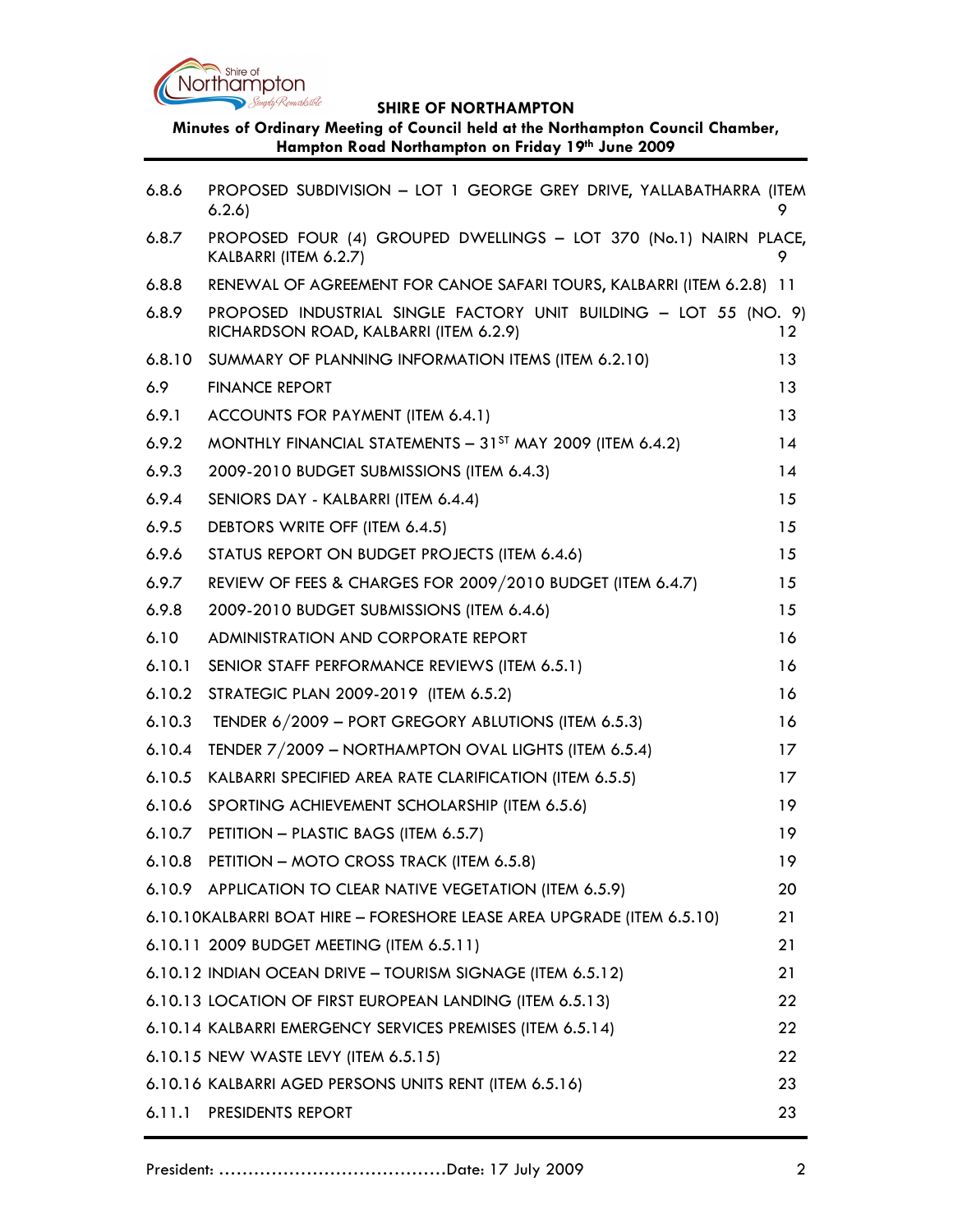

Minutes of Ordinary Meeting of Council held at the Northampton Council Chamber, Hampton Road Northampton on Friday 19th June 2009

|      | 6.12 COUNCILLORS REPORT   | 24 |
|------|---------------------------|----|
|      | 6.13.1 CR O SIMKIN        | 24 |
|      | 6.13.2 CR P GLIDDON       | 24 |
|      | 6.13.3 $CR$ O SIMKIN      | 24 |
|      | 6.13.4 $CR$ R ALLEN       | 24 |
|      | 6.13.5 CR L PARKER        | 24 |
|      | 6.13.6 CR E SIMKIN        | 24 |
|      | 6.14 INFORMATION BULLETIN | 24 |
| 6.15 | NEW ITEMS OF BUSINESS     | 25 |
| 6.16 | NEXT MEETING OF COUNCIL   | 25 |
| 6.17 | <b>CLOSURE</b>            | 25 |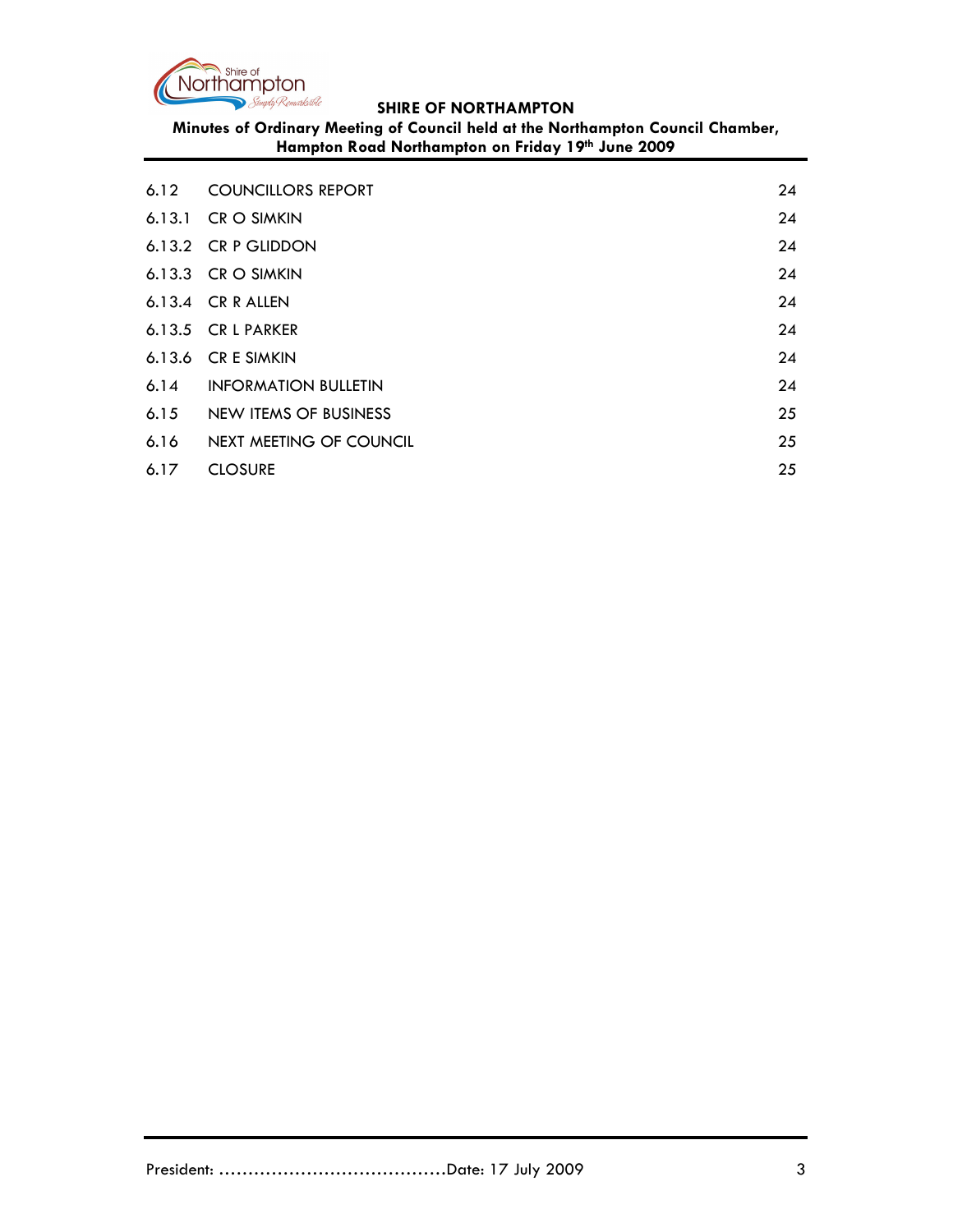

## Minutes of Ordinary Meeting of Council held at the Northampton Council Chamber, Hampton Road Northampton on Friday 19th June 2009

#### 6.1 OPENING

The President thanked all members present for their attendance and declared the meeting open at 1.00pm.

#### 6.2 PRESENT

| Cr G Parker                | President                               | Northampton Ward |  |
|----------------------------|-----------------------------------------|------------------|--|
| Cr G Wilson                | Deputy President                        | Northampton Ward |  |
| $CrO$ Simkin               |                                         | Northampton Ward |  |
| Cr S Stock-Standen         |                                         | Northampton Ward |  |
| Cr V Maskrey               |                                         | Northampton Ward |  |
| Cr E Simkin                |                                         | Northampton Ward |  |
| CR A Link                  |                                         | Kalbarri Ward    |  |
| Cr P Gliddon               |                                         | Kalbarri Ward    |  |
| Cr L Parker                |                                         | Kalbarri Ward    |  |
| Cr R Allen                 |                                         | Kalbarri Ward    |  |
| Mr Garry Keeffe            | <b>Chief Executive Officer</b>          |                  |  |
| Mr Jamie Criddle           | Deputy Chief Executive Officer          |                  |  |
| Mr Neil Broadhurst         | Manager of Works and Technical Services |                  |  |
| <b>Mrs Hayley Williams</b> | <b>Principal Planner</b>                |                  |  |

#### 6.2.1 LEAVE OF ABSENCE

Nil.

### 6.2.2 APOLOGIES

Nil.

### 6.3 QUESTION TIME

There were no members of the public present.

### 6.4 CONFIRMATION OF MINUTES

6.4.1 CONFIRMATION OF MINUTES - ORDINARY COUNCIL MEETING  $15<sup>th</sup>$ MAY 2009

Moved Cr P GLIDDON, seconded Cr O SIMKIN

That the minutes of the Ordinary Meeting of Council held on the 15<sup>th</sup> May 2009 be confirmed as a true and correct record subject to the following amendments:

- Minute 3.7.6 replace the word 'experimental' with 'experiential'.
- Minute 3.7.9 insert 'seconded Cr G WILSON' after 'Moved Cr S STOCK-STANDEN,'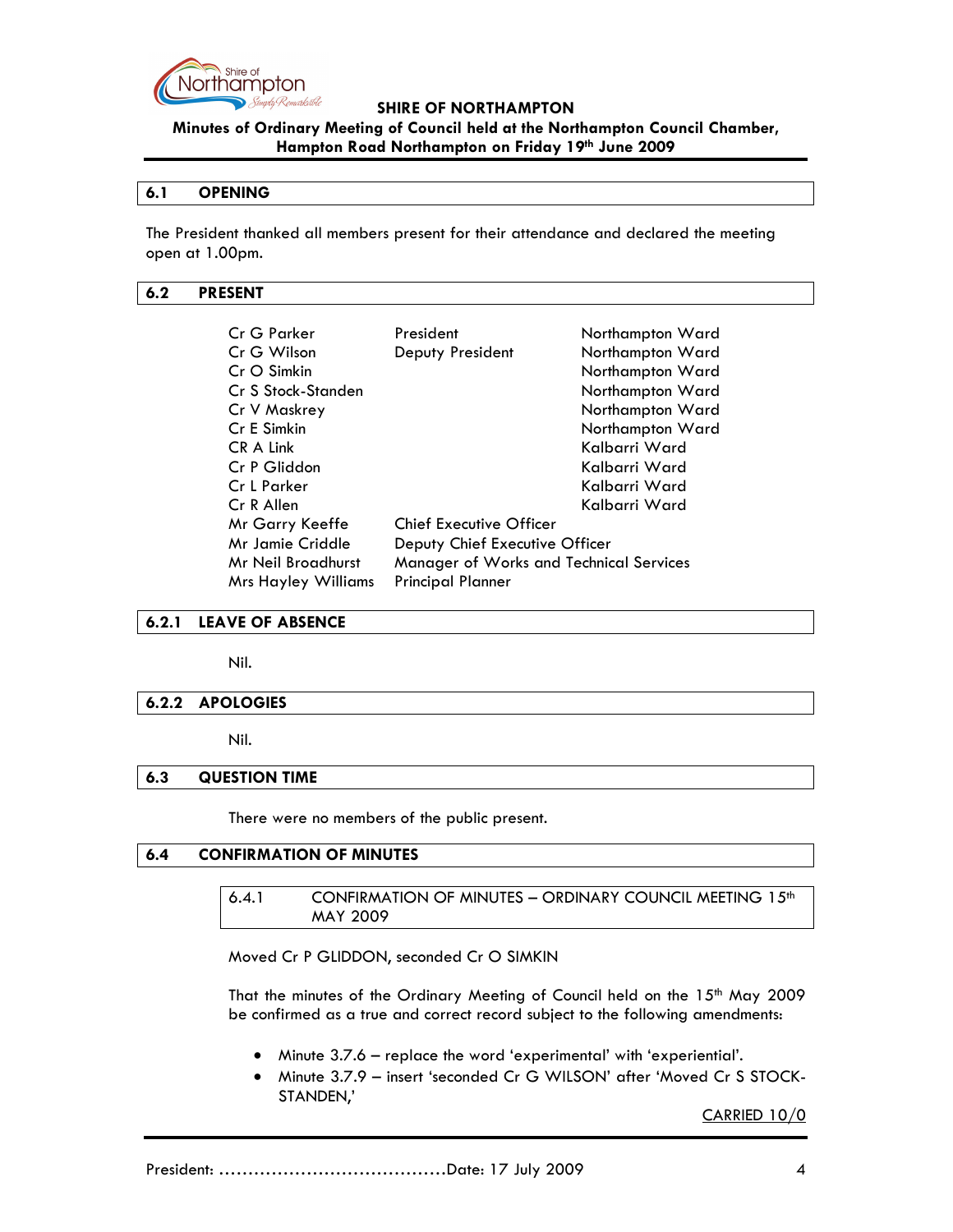

## Minutes of Ordinary Meeting of Council held at the Northampton Council Chamber, Hampton Road Northampton on Friday 19th June 2009

#### 6.4.1.1 BUSINESS ARISING FROM MINUTES

3.8.3 Kalbarri Transfer Station – The Chief Executive Officer advised the City of Geraldton –Greenough were currently negotiating a proposal to include the recieval and treatment of recycled waste at the Meru Landfill Site via the Veolia collections. They were confident that the operations would commence from 1 July 2010. This will allow the Shire of Northampton to introduce kerb side recycling.

# 6.4.2 CONFIRMATION OF MINUTES – SPECIAL COUNCIL MEETING TO REVIEW THE FINANCIAL PLAN FOR THE FUTURE, DELEGATION REGISTER AND POLICY MANUAL HELD ON 27<sup>th</sup> MAY 2009

Moved Cr A LINK, seconded Cr S STOCK-STANDEN

That the minutes of the Special Meeting of Council to review the Financial Plan for the Future, Delegation Register and Policy Manual held on the 27<sup>th</sup> May 2009 be confirmed as a true and correct record.

CARRIED 10/0

6.4.2.1 BUSINESS ARISING FROM MINUTES

Nil.

### 6.5 RECEIVAL OF MINUTES

6.5.1 RECEIVAL OF MINUTES - AUDIT COMMITTEE MEETING 20<sup>th</sup> APRIL 2009

Moved Cr P GLIDDON, seconded Cr L PARKER

That the minutes of the Audit Committee meeting held on the 20<sup>th</sup> April 2009 be received as a true and correct record.

CARRIED 10/0

### 6.6 WORKS REPORT

#### 6.6.1 BINNU TOWNSITE SPEED LIMIT (ITEM 6.1.1)

Moved Cr O SIMKIN, seconded Cr E SIMKIN

That Council endorse the proposed modification of speed limit to 80km/hr north the Binnu townsite to include the Binnu East Road intersection.

CARRIED 10/0

Crs E Simkin and S Stock-Standen declared an interest in item 6.1.2 as they both own land in the vicinity of the proposed roadwork's and therefore may incur a financial loss or gain from the decision of Council and left the meeting at 1.08pm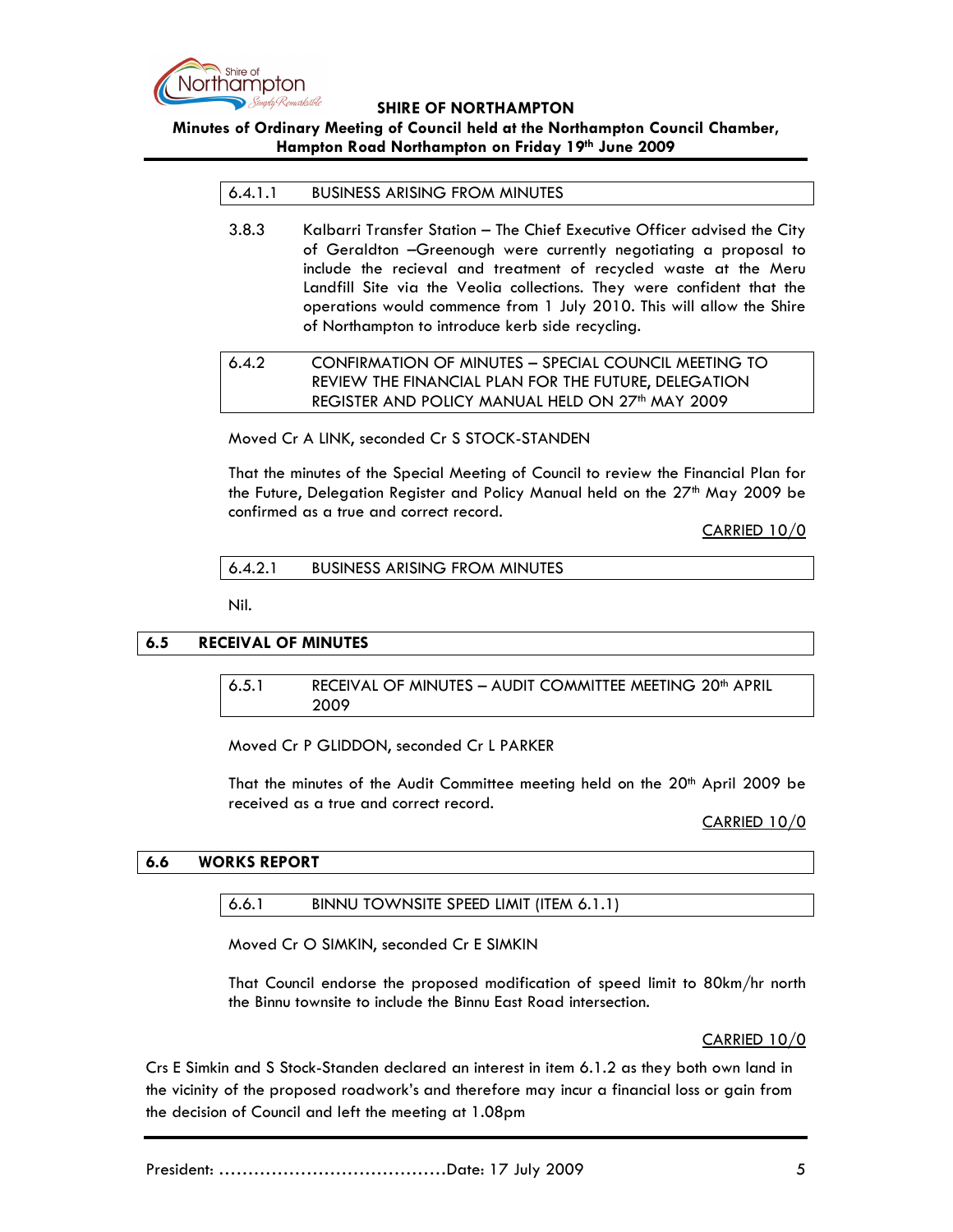

# Minutes of Ordinary Meeting of Council held at the Northampton Council Chamber, Hampton Road Northampton on Friday 19th June 2009

6.6.2 HORROCKS – GLANCE STREET DEVELOPMENT - DESIGN AND CONSTRUCTION QUOTE (ITEM 6.1.2)

Moved Cr A LINK, seconded Cr V MASKREY

That Council undertake the preparation of a concept design for proposed roadwork's on Glance Street, Horrocks with all other works to be actioned by Council management and staff and undertaken within the 2009/2010 Budget.

CARRIED 8/0

Note: Council did not adopt the officer's recommendation as it was deemed an unnecessary expense.

Crs E Simkin and S Stock-Standen re-entered the meeting at 1.11pm.

Cr G Wilson left the meeting at 1.13pm.

Cr G Wilson re-entered the meeting at 1.16pm.

6.6.3 KALBARRI – GRAFFITI REMOVAL – VARIOUS SITES (ITEM 6.1.3)

Moved Cr R ALLEN, seconded Cr L PARKER

That Council approves the works for the removal of graffiti around the Kalbarri townsite to proceed with the exception of the works proposed for the Skate Park with expenditure approved as authorized expenditure or works listed within the 2009/2010 budget.

### CARRIED 9/1 BY ABSOLUTE MAJORITY

6.6.4 PORT GREGORY ROAD / GEORGE GREY DRIVE MAIN ROADS WESTERN AUSTRALIA HANDOVER (ITEM 6.1.4)

Noted.

Neil Broadhurst, Manager of Works and Technical Services left the meeting at 1.31pm.

# 6.7 HEALTH & BUILDING REPORT

6.7.1 INFORMATION ITEMS – HEALTH AND BUILDING (ITEM 6.3.1)

Moved Cr G WILSON, seconded Cr V MASKREY

That Council retain the service of Mr Terry Meek (relief Environmental Health Officer) until 31 July 2009 and secure a provision within the 2009/2010 budget for relief Environmental Health Officers/Building Surveyors.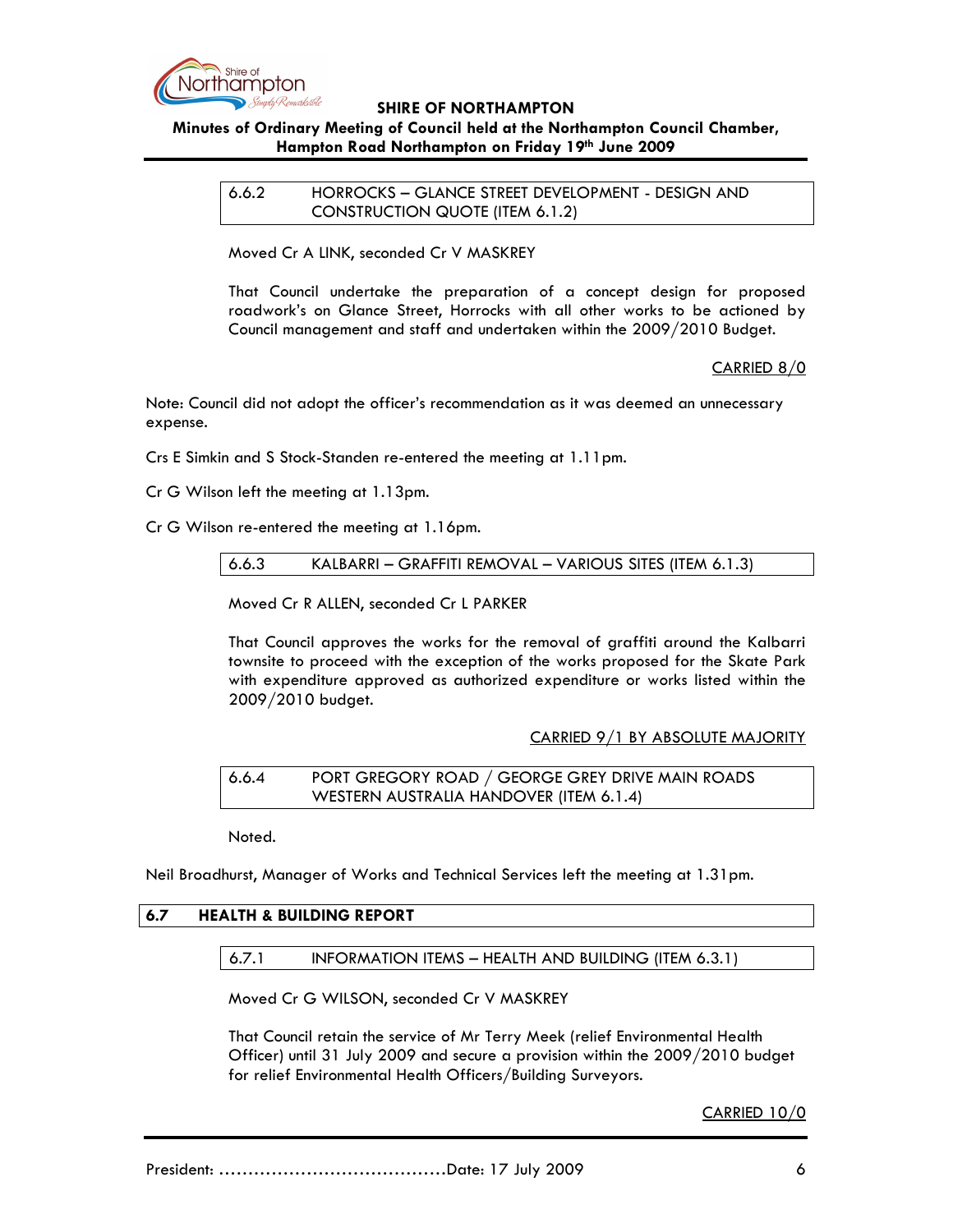

# Minutes of Ordinary Meeting of Council held at the Northampton Council Chamber, Hampton Road Northampton on Friday 19th June 2009

### 6.8 TOWN PLANNING REPORT

### 6.8.1 DRAFT HORROCKS BEACH EXPANSION STRATEGY (ITEM 6.3.1)

Moved Cr L PARKER, seconded Cr O SIMKIN

That Council resolve to endorse the Draft Horrocks Beach Expansion Strategy (as per Attachment A1-A4 to Item 6.2.1 of the June 2009 Town Planning Report and per the Draft Strategy tabled at the Ordinary Council Meeting) for the purposes of further community consultation only.

### CARRIED 10/0

## 6.8.2 PROPOSED PATIO – LOT 2068 (NO. 1) HORROCKS ROAD, SANDY GULLY (ITEM 6.3.2)

Moved Cr R ALLEN, seconded Cr S STOCK-STANDEN

That Council grant Planning Approval for a patio (95.58m2) constructed on Lot 2068 (No. 1) Horrocks Road, Sandy Gully subject to the following conditions:

- 1. Development shall be in accordance with the attached approved plan(s) dated 19 June, 2009 and subject to any modifications required as a consequence of any condition(s) of this approval;
- 2. The endorsed plans shall not be modified or altered without the prior written approval of the local government. This approval shall lapse if the development is not substantially commenced within two years of the date of this approval;
- 3. A building licence shall be issued by the local government;
- 4. Compliance is required with the Building Code of Australia; and
- 5. All stormwater is to be disposed of on-site to the specifications and approval of the local government.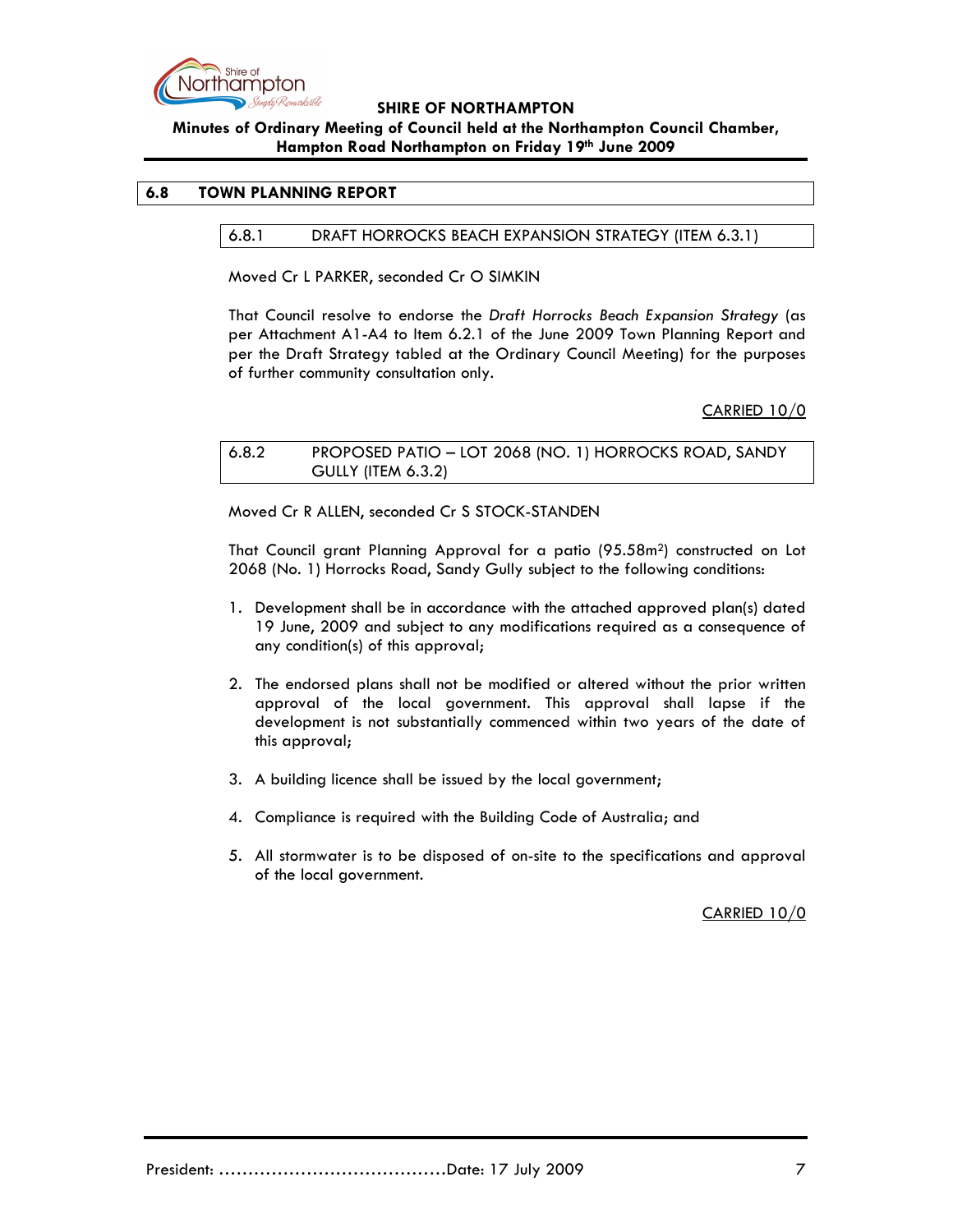

# Minutes of Ordinary Meeting of Council held at the Northampton Council Chamber, Hampton Road Northampton on Friday 19th June 2009

6.8.3 PROPOSED SCHEME AMENDMENT TO TOWN PLANNING SCHEME NO. 6 (NORTHAMPTON) – REZONING FROM 'RURAL' TO 'RESIDENTIAL R5' LOT 380 (NO. 26) STEPHEN STREET, NORTHAMPTON (ITEM 6.3.3)

Moved Cr G WILSON, seconded Cr A LINK

## That Council:

- 1. Initiate pursuant to Part Section 75 of the Planning and Development Act 2005 (as amended) and Regulation 25(1)c of the Town Planning Regulations 1967 the proposed Scheme Amendment for Lot 380 Stephen Street, Northampton (as per Attachment 1 to the 19 June 2009 Town Planning Report) in accordance with the following:
	- (a) Amending the zoning of Lot 380 Stephen Street Northampton from 'Rural' to 'Residential R5'; and
	- (b) Amending the Scheme Maps accordingly;
- 2. Point 1 above is subject to the proponent preparing and submitting to the Local Government suitable scheme amendment documentation that adequately addresses Clause 5.9.3 of Town Planning Scheme No. 6 – Northampton, all Criteria outlined in Appendix B of the Shire of Northampton Local Planning Strategy and payment of the required planning fee.

## CARRIED 10/0

## 6.8.4 SHIRE OF NORTHAMPTON - DRAFT LOCAL PLANNING SCHEME NO. 10 (ITEM 6.3.4)

Moved Cr A LINK, seconded Cr P GLIDDON

That Council:

- 1. Endorse and adopt the Draft Local Planning Scheme No. 10 Scheme Text and Scheme Maps for consent to advertise;
- 2. Grant authority to the Shire President and Chief Executive Officer of the Shire of Northampton to affix the Common Seal to Draft Local Planning Scheme No. 10's Scheme Text and Scheme Maps;
- 3. Submit Draft Local Planning Scheme No. 10 and all documents in support and forming part thereof to the Western Australian Planning Commission for approval to be advertised for public comment in accordance with Regulation 13 of the Town Planning Regulations 1967(as amended); and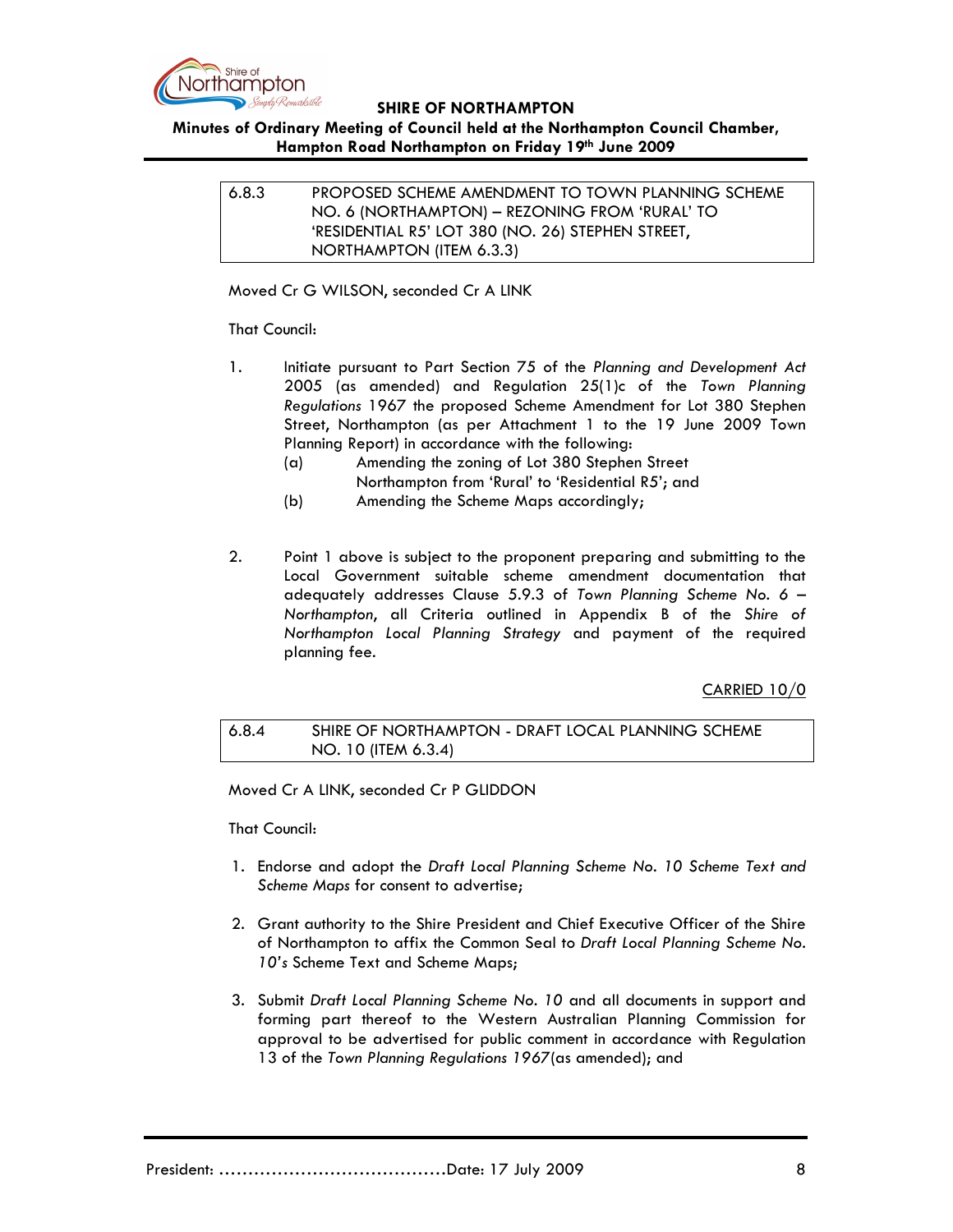

## Minutes of Ordinary Meeting of Council held at the Northampton Council Chamber, Hampton Road Northampton on Friday 19th June 2009

4. In accordance with Clause 81 of the Planning and Development Act 2005 (as amended) refer Draft Local Planning Scheme No. 10 to the Environmental Protection Authority.

CARRIED 10/0

## 6.8.5 INFORMATION ITEM – DISCUSSION PAPER, REVIEW OF THE TOWN PLANNING REGULATIONS 1967 & THE MODEL SCHEME TEXT (ITEM 6.3.5)

Moved Cr P GLIDDON, seconded Cr L PARKER

That Principal Planner submit to the Department for Planning and Infrastructure comments on the Discussion Paper – Review of the Town Planning Regulations 1967 and the Model Scheme Text and the comments be tabled at the next Council meeting.

CARRIED 10/0

## 6.8.6 PROPOSED SUBDIVISION – LOT 1 GEORGE GREY DRIVE, YALLABATHARRA (ITEM 6.3.6)

Moved Cr G WILSON, seconded Cr A LINK

That Council:

- 1. Issue clearance to Conditions No. 3, 4, 5, 6 & 7 of WAPC Ref: 132093 for a two (2) lot subdivision on Lot 1 George Grey Drive, Yallabatharra;
- 2. Advise the WA Planning Commission of the need to review the previous decision of Council and Condition No. 7 of the Condition Approval due to the condition impacting upon key infrastructure for the operation of the chalets, camping area and farm and being unclear.

CARRIED 10/0

## 6.8.7 PROPOSED FOUR (4) GROUPED DWELLINGS – LOT 370 (No.1) NAIRN PLACE, KALBARRI (ITEM 6.3.7)

Moved Cr R ALLEN, seconded Cr L PARKER

That Council grant Planning Approval for four (4) grouped dwellings for the purpose of aged persons' accommodation on Lot 370 (No. 1) Nairn Place, Kalbarri subject to the following conditions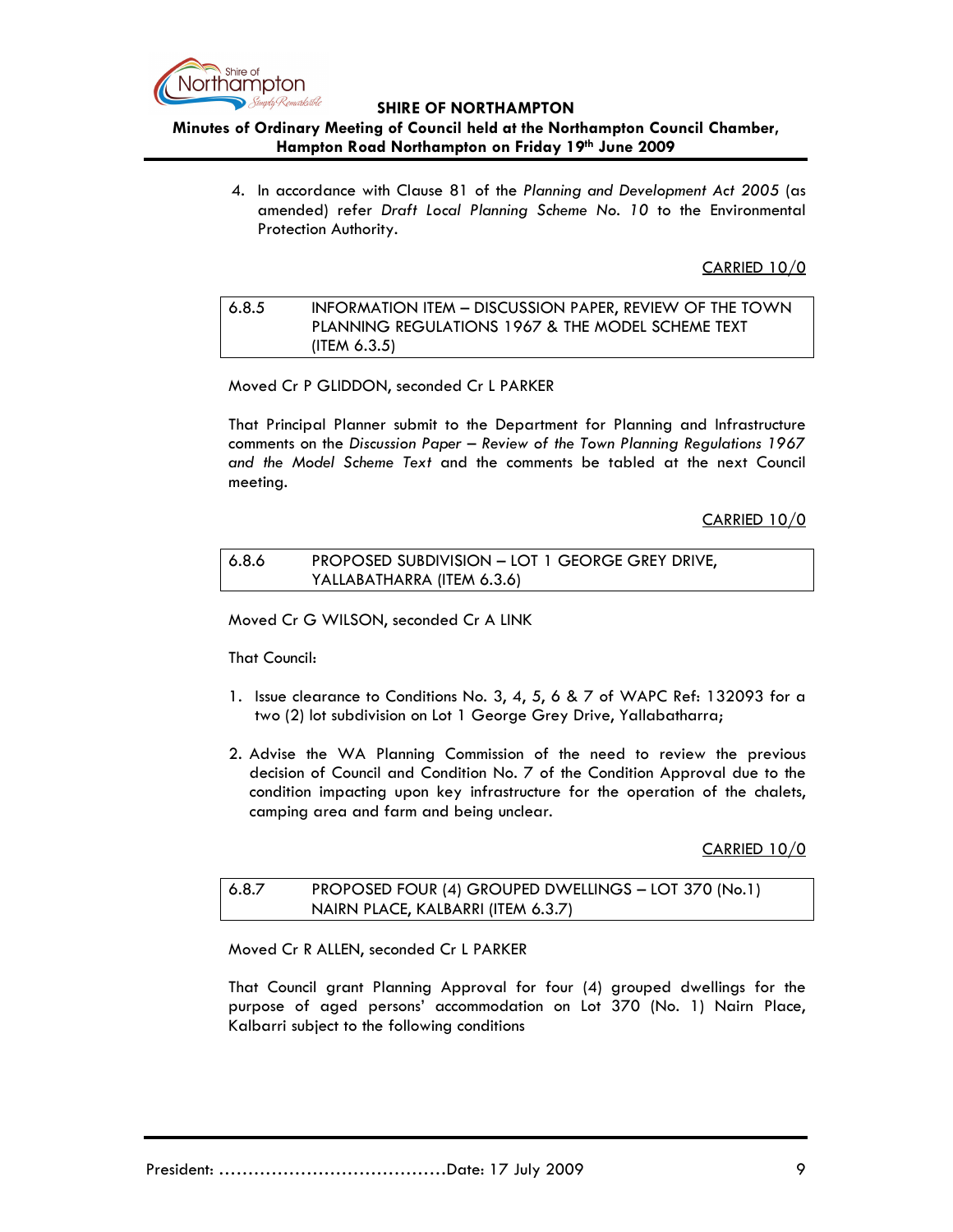

# Minutes of Ordinary Meeting of Council held at the Northampton Council Chamber, Hampton Road Northampton on Friday 19th June 2009

- 1. Development shall be in accordance with the attached approved plan(s) dated 19 June, 2009 and subject to any modifications required as a consequence of any condition(s) of this approval. The endorsed plans shall not be modified or altered without the prior written approval of the local government.
- 2. This approval shall lapse if the development is not substantially commenced within two years of the date of this approval Advise the WA Planning Commission of the need to review the previous decision of Council and Condition No. 7 of the Condition Approval due to the condition impacting upon key infrastructure for the operation of the chalets, camping area and farm and being unclear;
- 3. Front walls and fences within the primary street setback area to be visually permeable 1.2m above natural ground level in accordance with Element 6.2.5 (A5) of the Residential Design Codes (2008);
- 4. All stormwater is to be disposed of on-site to the specifications and approval of the local government;
- 5. Any soils disturbed or deposited on site shall be stabilised to the approval of the local government;
- 6. A Building Licence shall be issued by the local government prior to commencement of any work on the site;
- 7. In regards to the installation of boundary retaining walls, the Applicant shall liaise with the adjoining landowners of Lot 371 (No. 3) Nairn Place and Lot 369 (No. 51) Smith Street, Kalbarri prior to undertaking the retaining works to ensure that there is minimal disturbance to the abovementioned properties;
- 8. A wheelchair-accessible disabled parking bay shall be provided as common property to be used for the purpose of visitor's parking as indicated on the amended approved plans dated 19 June, 2009 in accordance with Part (vi), Clause A2 of Section 7.1.2 of the Residential Design Codes 2008;
- 9. Compliance is required with Australian Standard AS4299: 1995 as specified in Clause A2 of Section 7.1.2 of the Residential Design Codes 2008;
- 10. Before commencing the approved use the landowner shall enter into a legal agreement with the local government, prepared by the local government's solicitors at the landowner's costs, to ensure that the aged persons' accommodation shall be used solely by persons over the age of 55 or by the surviving spouse of such persons. The legal agreement shall charge the land and authorise the local government to lodge an absolute caveat to ensure that successors in title are likewise required to enter into a legal agreement in the same terms; and
- 11. Compliance is required with the Building Code of Australia.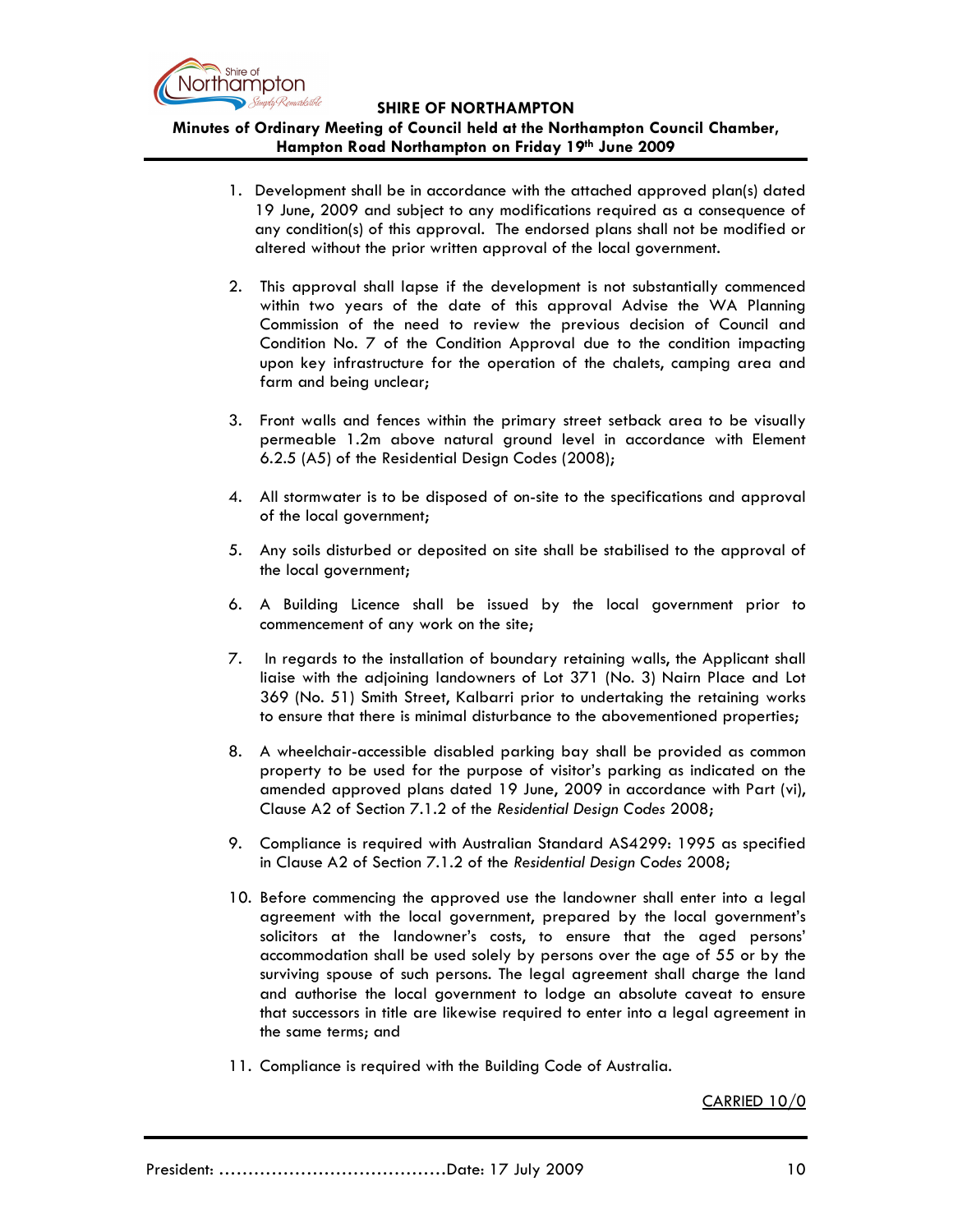

## Minutes of Ordinary Meeting of Council held at the Northampton Council Chamber, Hampton Road Northampton on Friday 19th June 2009

6.8.8 RENEWAL OF AGREEMENT FOR CANOE SAFARI TOURS, KALBARRI (ITEM 6.3.8)

Moved Cr P GLIDDON, seconded Cr S STOCK-STANDEN

That Council:

1. Dismiss all seven (7) objections raised over the operations of the tours due to the following:

 a. The track on Reserve 12996 (North) is only approved for use in emergency situations and therefore is not considered to adversely impact the cultural or environmental values of the land.

 b. The canoe tours have received permission from the Department for Planning and Infrastructure to operate within the Murchison River and are not considered by that Department to create unacceptable pressure on the environment or adversely impact the other users of the waterway.

- 2. Grant Planning Approval for an experiential use (canoe safaris) over Reserves 12996 (North) and Lots 3 & 13 (Murchison House Station), Kalbarri subject to the following conditions:
	- a. This Planning Approval is an approval for the proposed use for the purposes of the Shire of Northampton's Town Planning Scheme No. 9 – Kalbarri and the Planning and Development Act (2005) only and does not constitute and approval of the proposed use by the Shire in its capacity as management body of the reserve within which the use is proposed to be located;

b. This Planning Approval is subject to:

i. In-principle approval of the Shire in its capacity as management body of the reserve within which the proposed use is to be located;

 ii. Approval of the Minister of Lands in accordance with the provisions of the Land Administration Act (1997); and

 iii. A licence agreement being entered into by the applicant and the Shire in accordance with Council's Policy 9.2– Requirements for Licence Agreements to Use Crown Reserves for Commercial, Recreational and Tourism Activities;

c. This Planning Approval shall remain valid whilst the licence agreement referred to in Condition (b)(3) remains current and valid, and on the expiration or in the termination of such licence agreement, this Planning Approval shall cease to be valid;

d. The Applicant shall conduct a maximum of one tour each day;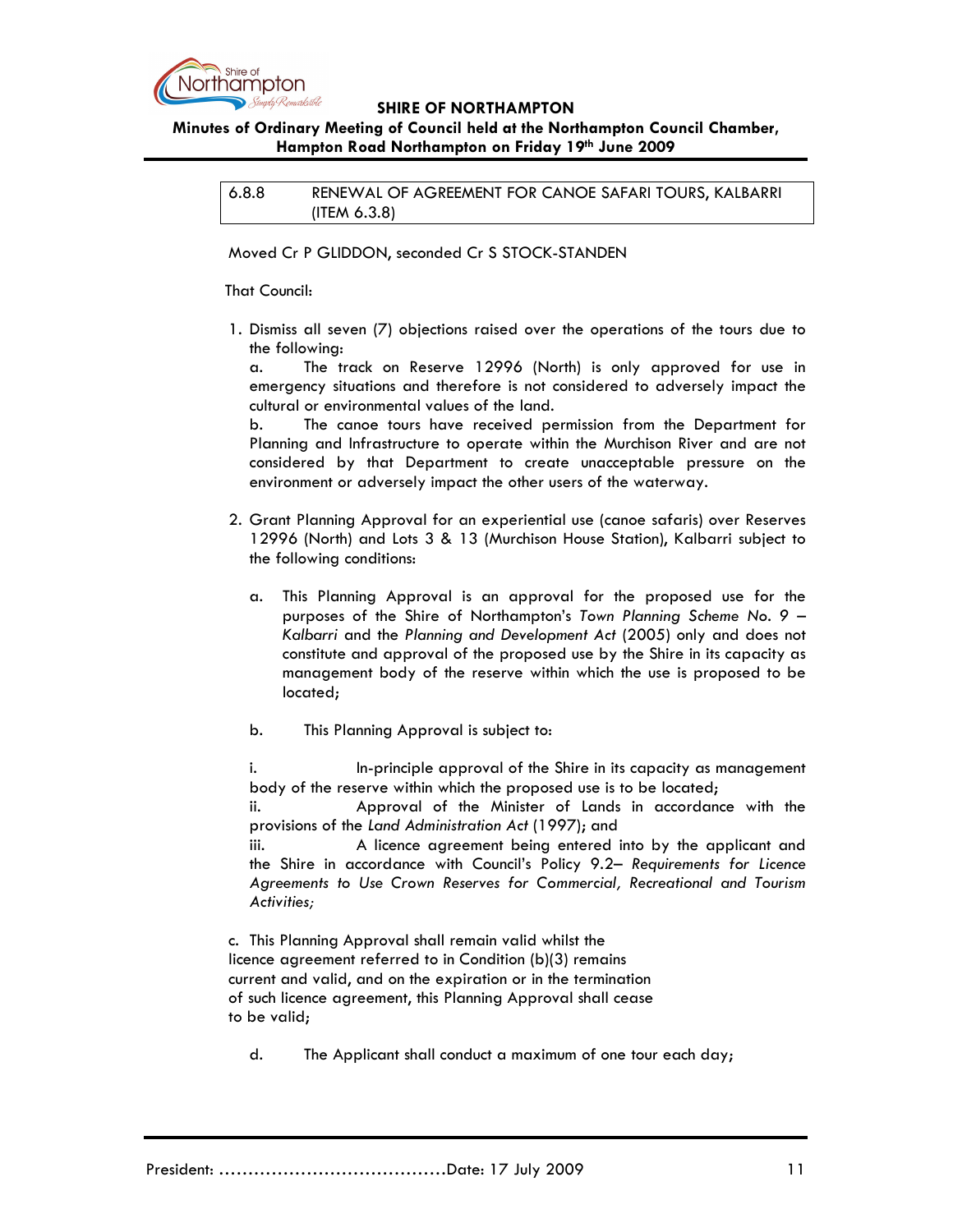

## Minutes of Ordinary Meeting of Council held at the Northampton Council Chamber, Hampton Road Northampton on Friday 19th June 2009

 e. The Applicant shall use the track on Reserve 12996 (North) designated on the attached approved plans for emergency vehicle access only and not for general maintenance and servicing of any equipment associated with the operations, particularly the barbeque area on Lot 3;

 f. The Applicant and the activity shall comply with the Aboriginal Heritage Act;

 g. The Applicant shall comply with the requirements of the Health (Food Hygiene) Regulations and ensure that all putrescible and other waste is removed from Lot 3 on each tour;

- 3. Enter into a three (3) year Licence Agreement with the Applicant in accordance with the Council Policy 9.2 – Requirements for Licence Agreements to Use Crown Reserves for Commercial, Recreational, and Tourism Activities;
- 4. Authorise delegation to the Chief Executive Officer and Principal Planner for preparation and execution of the Licence Agreement in Point 3 above with any disputes to be referred back to Council for final determination;

CARRIED 10/0

Advice Note:

(i) The Applicant is advised that it is not the responsibility of the local government to ensure that all correct approvals are in place and that all conditions contained within said approvals are upheld during the operations of the business.

6.8.9 PROPOSED INDUSTRIAL SINGLE FACTORY UNIT BUILDING – LOT 55 (NO. 9) RICHARDSON ROAD, KALBARRI (ITEM 6.3.9)

Moved Cr R ALLEN, seconded Cr O SIMKIN

That Council grant Planning Approval for an industrial storage shed (350m2) with attached open bay on Lot 55 (No. 9) Richardson Road, Kalbarri subject to the following conditions:

- 1. Development shall be in accordance with the attached approved plan(s) dated 19 June, 2009 and subject to any modifications required as a consequence of any condition(s) of this approval. The endorsed plans shall not be modified or altered without the prior written approval of the local government;
- 2. This approval shall lapse if the development is not substantially commenced within two years of the date of this approval;
- 3. A building licence shall be issued by the local government prior to the commencement of any work on the site;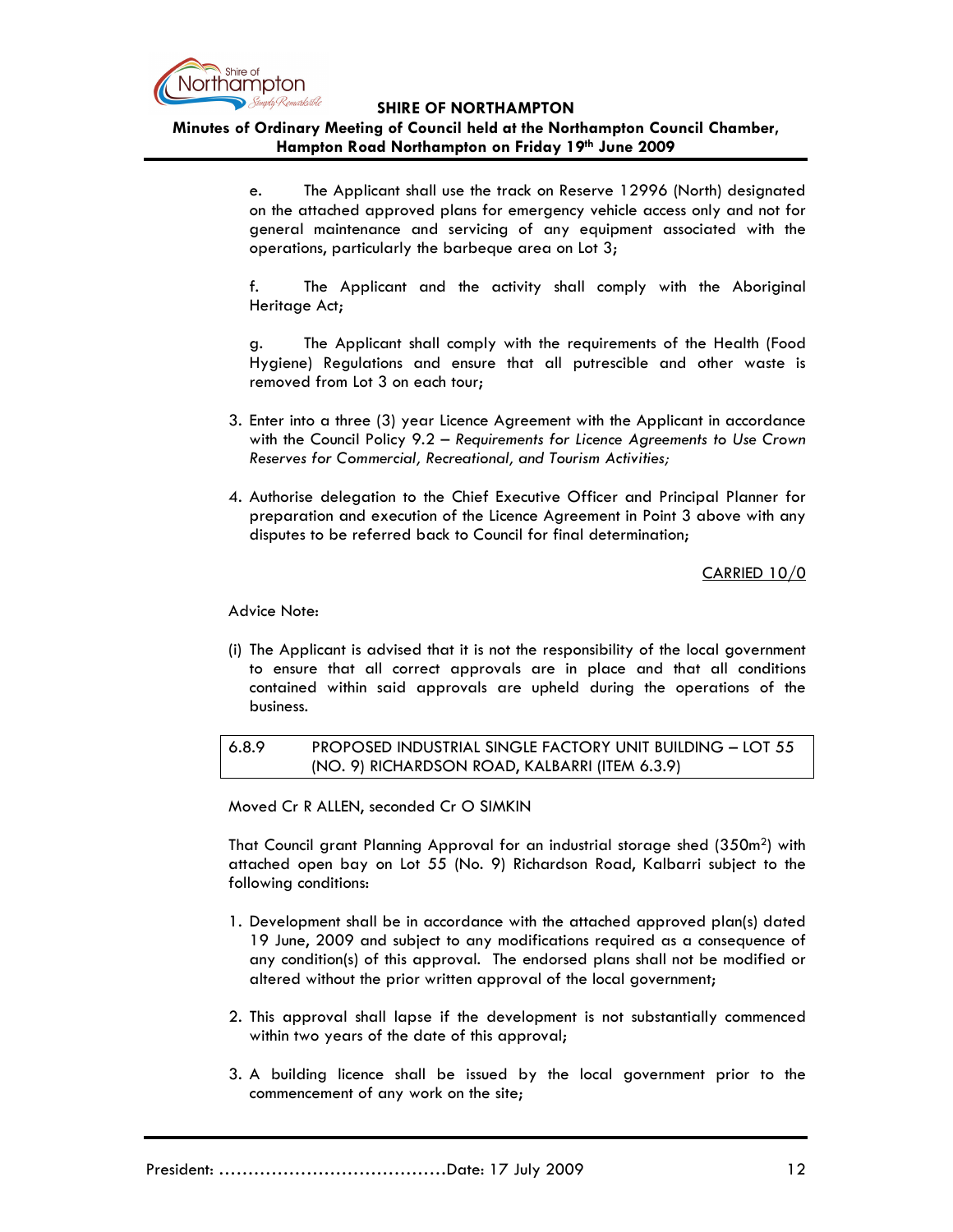

Minutes of Ordinary Meeting of Council held at the Northampton Council Chamber, Hampton Road Northampton on Friday 19th June 2009

- 4. Compliance is required with the Building Code of Australia;
- 5. All stormwater is to be disposed of on-site to the specifications and approval of the local government;
- 6. No vehicle parts, equipment, machinery, tools of trade goods or materials connected with the process being stored (either temporarily or permanently) on any part of the lot other than within the building(s) or its service yard(s);
- 7. The owner is responsible to ensure the provision of reticulated sewage to the development. To achieve this, the owner is required to make arrangements accordingly to the approval of the Water Corporation;
- 8. The shed is to be used only for the purposes contained within the definition of "factory unit building" in Town Planning Scheme No. 9 – Kalbarri, particularly for storage and/or production and shall NOT be used for habitation;
- 9. Prior to the commencement of the approved use, all land indicated as landscaped area on the attached approved plan(s) dated 19 June, 2009 are to be landscaped effectively and maintained thereafter to the approval of the local government; and
- 10. Fencing along the Richardson Street (southern) setback is to be visually permeable as indicated on the attached amended plans dated 19 June, 2009.

CARRIED 10/0

## 6.8.10 SUMMARY OF PLANNING INFORMATION ITEMS (ITEM 6.3.5)

Noted.

Hayley Williams, Principal Planner left the meeting at 2.26pm.

## 6.9 FINANCE REPORT

## 6.9.1 ACCOUNTS FOR PAYMENT (ITEM 6.4.1)

Moved Cr V MASKREY, seconded Cr P GLIDDON

That Municipal Fund Cheques 17886 to 17939 inclusive, totalling \$151,249.41; Municipal EFT payments numbered EFT6565 to EFT6680 inclusive totalling \$608,606.16, Direct Credits numbered GJ11-03,05,07,07 totalling \$1,673.32 and Trust Fund Cheque 1719 totalling \$200.00, be passed for payment and the items therein be declared authorised expenditure.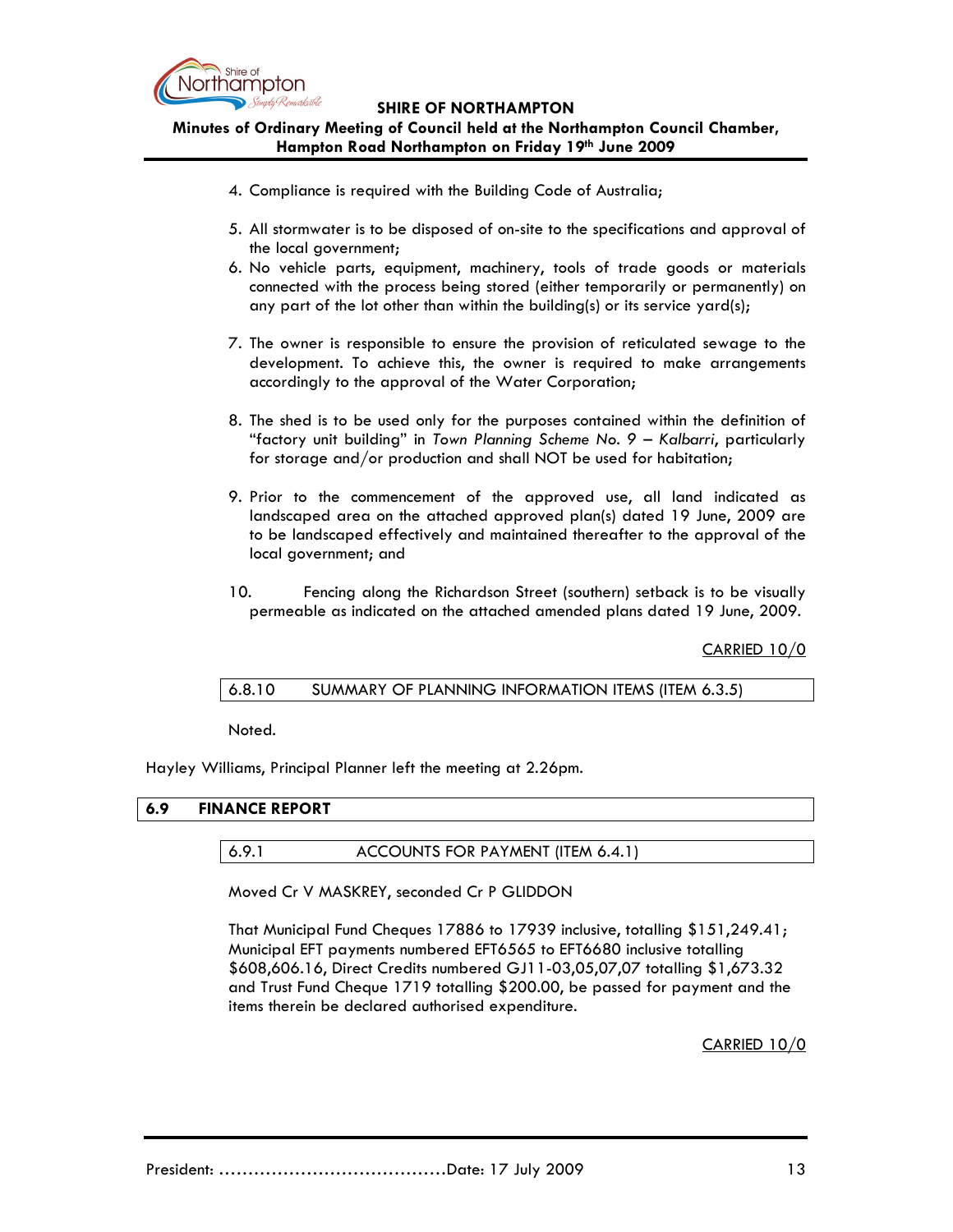

## Minutes of Ordinary Meeting of Council held at the Northampton Council Chamber, Hampton Road Northampton on Friday 19th June 2009

6.9.2 MONTHLY FINANCIAL STATEMENTS (ITEM 6.4.2)

Moved Cr L PARKER, seconded Cr E SIMKIN

That Council adopts the Monthly Financial Report for the period ending 31 May 2009 and notes any material variances greater than \$5,000.

### CARRIED 10/0 BY ABSOLUTE MAJORITY

### 6.9.3 2009-2010 BUDGET SUBMISSIONS (ITEM 6.4.3)

Moved Cr S STOCK-STANDEN, seconded Cr O SIMKIN

That the following items be listed in the 2009/2010 Draft Budget for further consideration:

• Northampton Townscape Committee totalling \$9,474, consisting of: Construction of two (2) pathways to and from the Poppet Head. \$3,360 One path from NWCH to Poppet Head, one path from Poppet Head to Railway Carriage Construction of paved path from Steven Street to Railway Carriage. \$400 Utilising surplus paving slabs from previous projects, additional slabs if required to come from 'Minor Projects' if granted. Enhancement of Poppet Head. \$200 Install donated small miners rail wagon, bucket and 'fake' shaft below Poppet Head. Upgrade to Bus Shelter (opposite Shire Office) \$979 Install wooden top & seat on existing furniture Minor Projects \$1,000 Main Street Planters, Additional Paving, Paint and Plants. Incomplete Projects 2008/09 (Signage & Images) \$3,535 Heritage Walk signage

CARRIED 10/0

Cr G Wilson left the meeting at 2.35pm.

6.9.4 SENIORS DAY – KALBARRI (ITEM 6.4.4)

Moved Cr S STOCK-STANDEN, seconded Cr V MASKREY

That Council contribute \$200 to the Kalbarri Seniors Group to assist with the conducting of a Seniors Day in Kalbarri.

CARRIED 8/1 BY ABSOLUTE MAJORITY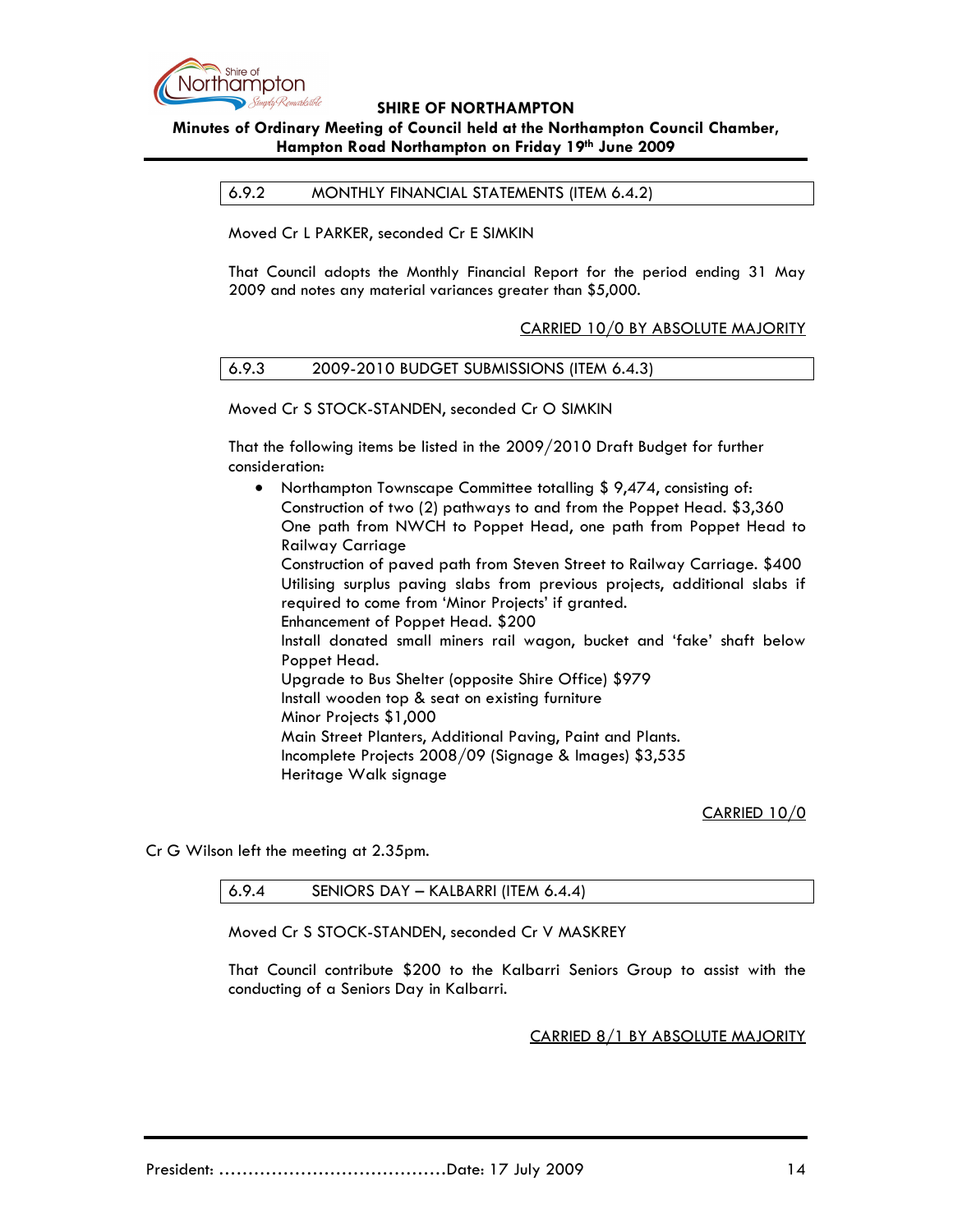

## Minutes of Ordinary Meeting of Council held at the Northampton Council Chamber, Hampton Road Northampton on Friday 19th June 2009

Moved Cr R ALLEN, seconded CR S STOCK-STANDEN

That Council make an amendment to Delegation No. F01 – Donations to increase the donation value to \$200 per group.

CARRIED 9/0 BY ABSOLUTE MAJORITY

# 6.9.5 DEBTORS WRITE OFF (ITEM 6.4.5)

Moved Cr R ALLEN, seconded Cr L PARKER

That Council write off the listed debts totalling \$3,422.82.

### CARRIED 9/0 BY ABSOLUTE MAJORITY

| 6.9.6 | STATUS REPORT ON BUDGET PROJECTS (ITEM 6.4.6) |
|-------|-----------------------------------------------|
|-------|-----------------------------------------------|

Noted.

| REVIEW OF FEES & CHARGES FOR 2009/10 BUDGET (ITEM 6.4.6)<br>6.9.7 |
|-------------------------------------------------------------------|
|-------------------------------------------------------------------|

Moved Cr O SIMKIN, seconded Cr E SIMKIN

That Council reviews and adopts the schedules of Rates, Fees and Charges for 2009/2010 as presented.

## CARRIED 9/0

Cr G Wilson re-entered the meeting at 2.50pm.

6.9.8 2009-2010 BUDGET SUBMISSIONS – Late Item (ITEM 6.4.6)

Moved Cr R ALLEN, seconded Cr S STOCK-STANDEN

That Council not list the item presented by the Kalbarri Sport & Recreation Committee for Budget consideration and request that they reapply for a similar amount (\$500) to that which is granted to the Northampton Australia Day committee.

### CARRIED 10/0

### AFTERNOON TEA ADJOURNMENT

Council adjourned for afternoon tea at 2.57pm and reconvened at 3.11pm with the following in attendance:

Cr, G Parker, Cr G Wilson, Cr L Parker, Cr O Simkin, Cr E Simkin, Cr P Gliddon, Cr S Stock-Standen, Cr A Link, Cr R Allen, Cr V Maskrey, the Chief Executive Officer, Mr Garry Keeffe and the Deputy Chief Executive Officer, Mr Jamie Criddle.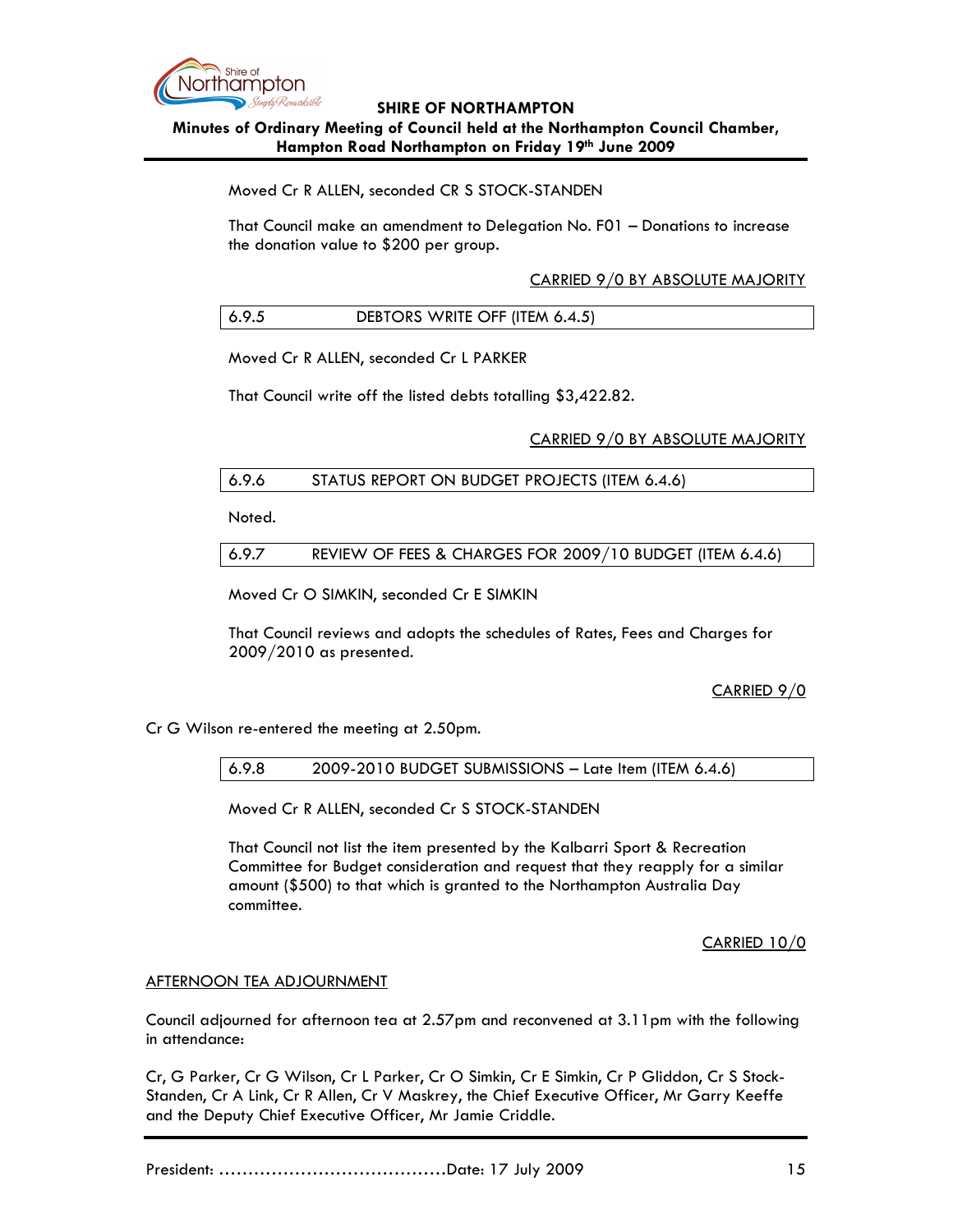

Minutes of Ordinary Meeting of Council held at the Northampton Council Chamber, Hampton Road Northampton on Friday 19th June 2009

### 6.10 ADMINISTRATION AND CORPORATE REPORT

6.10.1 SENIOR STAFF PERFORMANCE REVIEWS (ITEM 6.5.1)

Moved Cr V MASKREY, seconded Cr S STOCK-STANDEN

- 1. That Council note the performance review of the Chief Executive Officer and note that there were no variations to the officer's employment conditions.
- 2. That Council amend the Manager of Works and Technical Services employment conditions as follows:

Council budget to upgrade the officer's vehicle to a four wheel drive vehicle, such as a Toyota Prado or Mitsubishi Pajero in the 2009/2010 budget and the purchase of the vehicle be delayed until January 2010 when the officer returns from leave.

3. That Council amend the Principal Planners employment conditions as follows:

Council contribute to the cost of the officer undertaking a post graduate course. Cost is \$1,500 per unit and four units are to be completed with the cost be part of the staff training budget.

CARRIED 10/0

### 6.10.2 STRATEGIC PLAN 2009-2019 (ITEM 6.5.2)

Moved Cr L PARKER, seconded Cr A LINK

That the submissions be noted and Council formally adopt the Shire of Northampton Strategic Plan 2009-2019.

#### CARRIED 10/0

| 6.10.3 |  | TENDER 6/2009 - PORT GREGORY ABLUTIONS (ITEM 6.5.3) |  |  |  |
|--------|--|-----------------------------------------------------|--|--|--|
|--------|--|-----------------------------------------------------|--|--|--|

Moved Cr E SIMKIN, seconded Cr G WILSON

That Council awards the tender for the construction of the Port Gregory public toilets to Geraldton Building Services & Cabinets at the tendered price of \$230,329 including GST.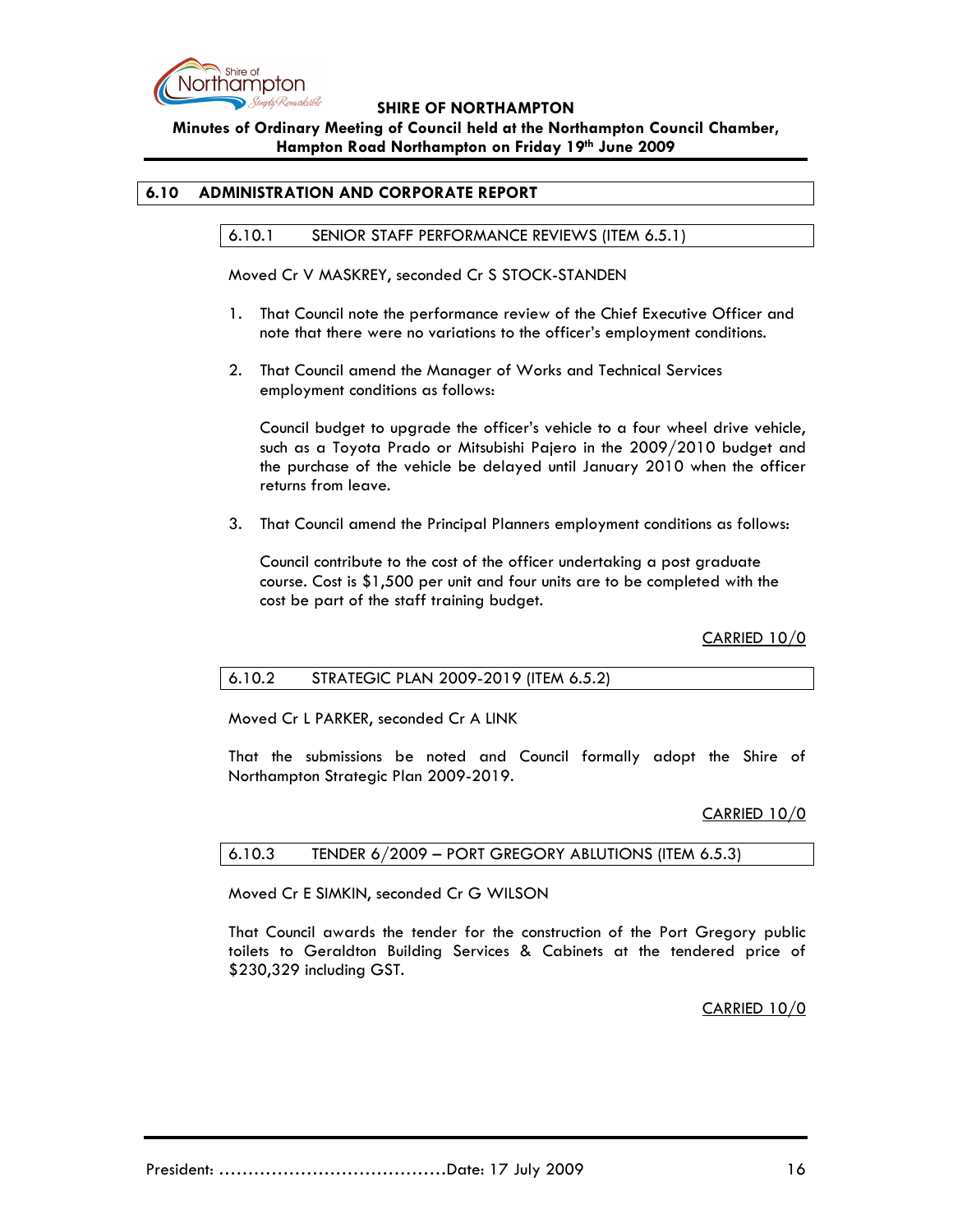

## Minutes of Ordinary Meeting of Council held at the Northampton Council Chamber, Hampton Road Northampton on Friday 19th June 2009

6.10.4 TENDER 7/2009 – NORTHAMPTON OVAL LIGHTS (ITEM 6.5.4)

Moved Cr E SIMKIN, seconded Cr L PARKER

- 1. That Council accept the tender submitted by Verlindens for the installation of Musco lamps at the Northampton Oval at a tendered price of \$245,020 GST exclusive.
- 2. That Council utilise the Recreation Reserve Fund to assist with costs for this project.

CARRIED 10/0

6.10.5 KALBARRI SPECIFIED AREA RATE CLARIFICATION (ITEM 6.5.5)

Moved Cr R ALLEN, seconded Cr A LINK

That Council adopt the following to be utilised as a guide when determining future Specified Area Rate applications in Kalbarri.

#### Legislative Requirement

State: Local Government Act 1995 – Section 6.3.7 Specified Area Rate

A local government may impose a specified area rate on rateable land within a portion of its district for the purpose of meeting the cost of the provision by it of a specific work, service or facility if the local government considers that the ratepayers or residents within that area –

- have benefited or will benefit from;
- have access to or will have access to; or
- have contributed or will contribute to the need for, that work, service or facility.

A local government is required to -

- use the money from a specified area rate for the purpose for which the rate is imposed in the financial year in which the rate is imposed; or
- to place it in a reserve account established for that purpose.

Where money has been placed in a reserve account the local government is not to:

- change the purpose of the reserve account; or
- use the money in the reserve account for a purpose other than the service for which the specified area rate was imposed, and the provisions of s 6.11 which relate to changing the purpose or use of a reserve, do not apply.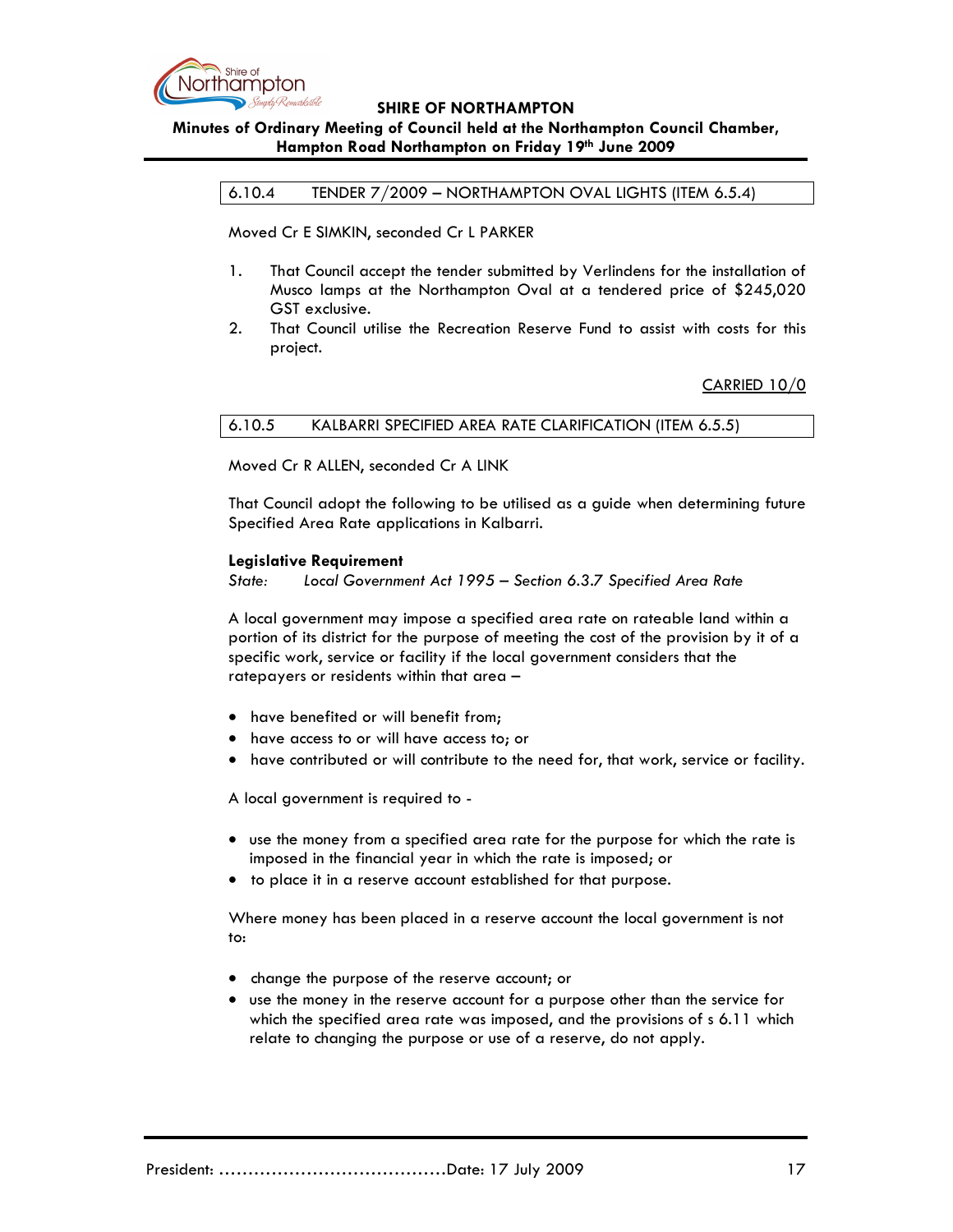

Minutes of Ordinary Meeting of Council held at the Northampton Council Chamber, Hampton Road Northampton on Friday 19th June 2009

A local government may only use the money raised from a specified area rate -

- to meet the cost of providing the specific work, service or facility for which the rate was imposed; or
- to repay money borrowed for anything referred to in the paragraph above and interest on that money.

If a local government receives more money than it requires from a specified area rate on any land or if the money received from the rate is no longer required for the work, service or facility the local government -

- may, and if so requested by the owner of the land is required to, make a refund to that owner which is proportionate to the contributions received by the local government; or
- is required to allow a credit of an amount proportionate to the contribution received by the local government in relation to the land on which the rate was imposed against future liabilities for rates or service.

### Council Guide

Apart from those mentioned there are likely to be many more as the SAR is progressed and different projects are requested. It is considered though that for Council to be concise in their decision making the project must be absolutely a core function of tourism promotion and tourism infrastructure.

As stated earlier a number of projects being requested for funding through a SAR are considered by management as being a core business of the Council and therefore should form part of the overall budget.

Council at the May 2009 meeting resolved that management provide a list of items that they consider should not be funded by SAR which is now provided:

- Sporting sponsorship as it related directly to an event of a particular sporting club the focus is on the chosen sport. It can be argued that such an event will bring visitors to the area but believe it is not in the true sense tourism promotion or tourism infrastructure.
- Donations to community groups as per the above.
- Core responsibilities of Council, ie upkeep and developments of parks and gardens, road works, refuse collection, administration etc.
- Sporting infrastructure.
- Community infrastructure related to services provided to community groups only as a core operation, ie seniors groups, youth activities.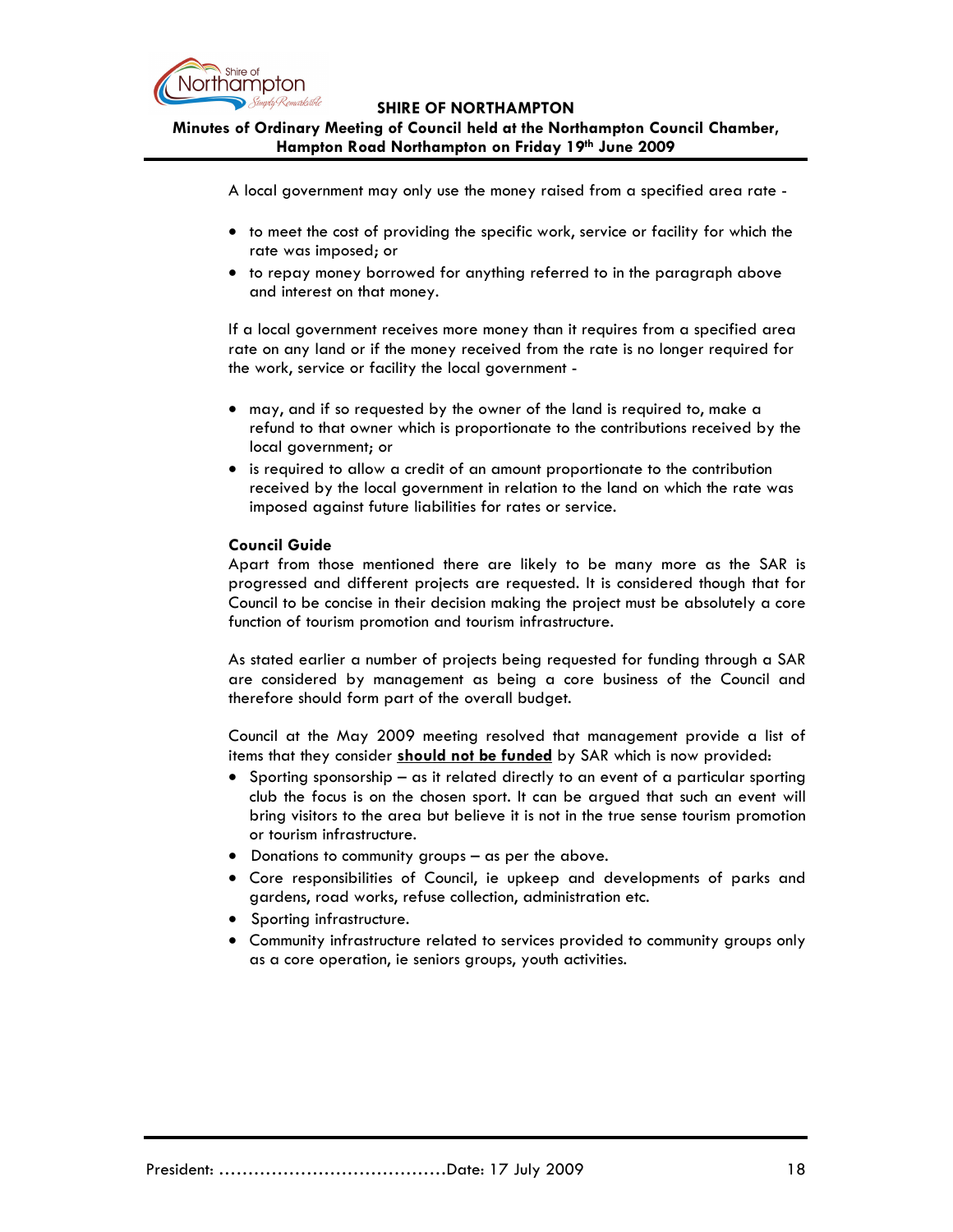

Minutes of Ordinary Meeting of Council held at the Northampton Council Chamber, Hampton Road Northampton on Friday 19th June 2009

Items that can be considered are:

- Bus shelters/depots.
- Beach facilities, ie shelters etc.
- Ablution facilities in prominent tourism locations, ie Sally's Tree.
- Boating facilities,
- Funding of festivals, ie canoe and cray as it promotes the area.
- Adverting campaigns, print and television.

• Production of an overall tourism information brochure/magazine, ie "Kalbarri You'll Love It" publication.

## CARRIED 10/0

Cr S STOCK-STANDEN declared an interest in item 6.5.6 Sporting Achievement Scholarship as the applicant is her daughter and left the meeting at 3.28pm.

6.10.6 SPORTING ACHIEVEMENT SCHOLARSHIP (ITEM 6.5.6)

Moved Cr V MASKREY, seconded Cr O SIMKIN

That Council contributes \$1,000 to Teisha Standen to assist with costs for her to attend the National Under 16's Basketball Championships.

Cr S STOCK-STANDEN re-entered the meeting at 3.30pm.

| PETITION - PLASTIC BAGS (ITEM 6.5.7)<br>6.10.7 |  |
|------------------------------------------------|--|
|------------------------------------------------|--|

Moved Cr P GLIDDON, seconded Cr V MASKREY

That Council lists for consideration within the 2009/2010 budget a provision of \$5,000 for the purchase of tote cloth bags to promote the non use of plastic bags within the Shire.

CARRIED 10/0

Moved Cr O SIMKIN, seconded Cr G WILSON

- 1. That Council write to the landowner of Lot 820 Issachar Back Road advising them of the complaint received from neighbouring landowners in regards to the use of a portion of the land for motocross use, which is claimed to be creating a nuisance by noise and dust, however due to:
	- the current zoning of the lot, being rural under the current Town Planning Scheme No 6,

President: …………………………………Date: 17 July 2009 19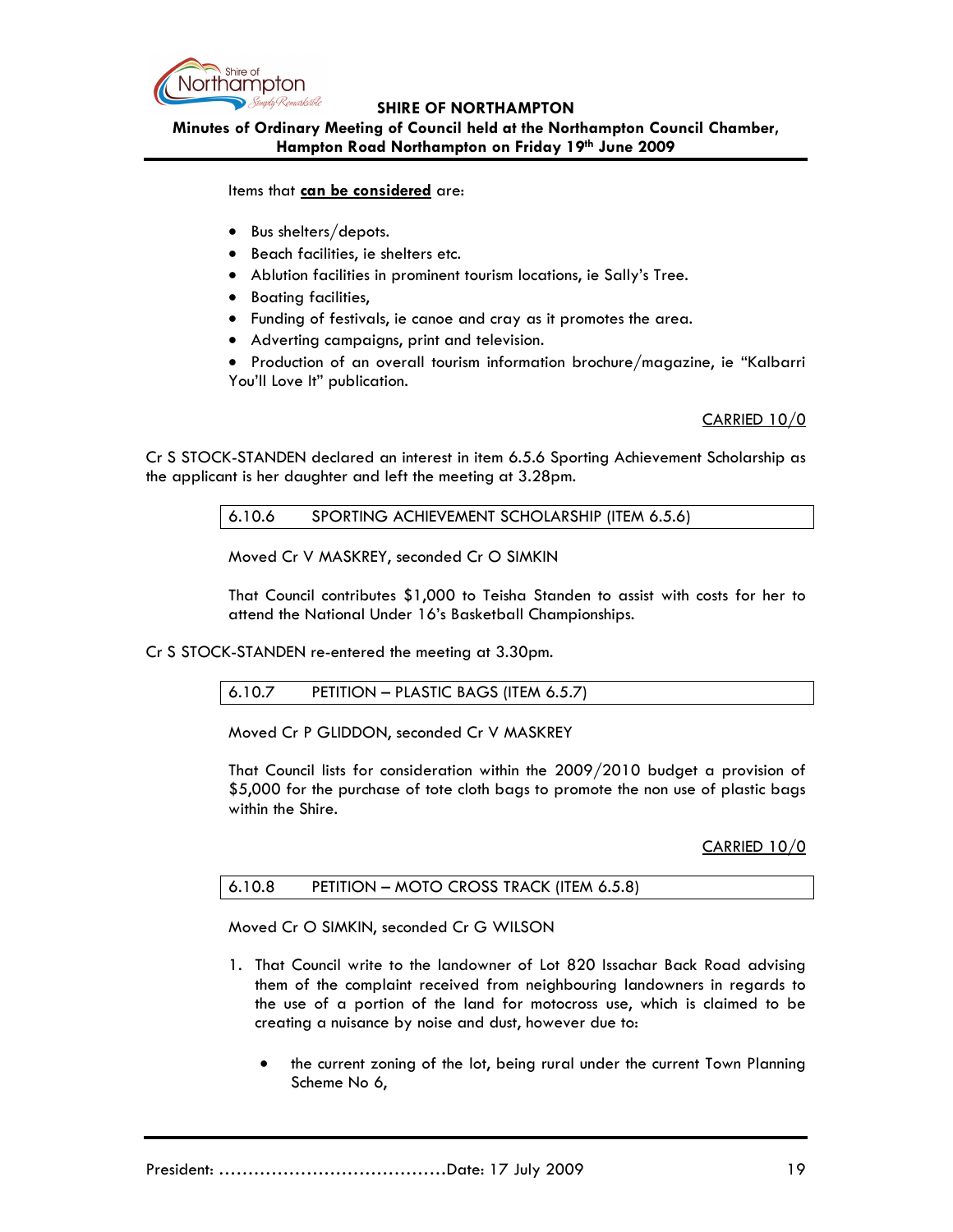

Minutes of Ordinary Meeting of Council held at the Northampton Council Chamber, Hampton Road Northampton on Friday 19th June 2009

- the activity is by a private individual/s and is not an organised event by a sporting body or other organisation that would deem it a "public amusement" under TPS 6;
- and as it is a private use by a person pursuing his sporting endeavours;
- 2. That Council will not be taking any action to cease the motor bike riding on Lot 820.
- 3. That the signatories to the petition be advised of the above and further advice them that:
	- motor bike riding is not occurring all day during the week and not occurring either late into the evening or early in the morning as the main rider is employed full time;
	- the statement of eight riders being on site only occurred on the one occasion and the landowner was not aware of this when it happened and has instructed her son not to have such numbers on the motocross track again; and
	- it is considered that the person is better riding within the confined area than in other vacant lots within the Northampton townsite and in particular on any town streets.

#### CARRIED 10/0

### ADVICE NOTE:

That the land owner be advised that Council would appreciate that use of motorbikes on the land be kept to a minimum to stifle further complaints.

Note: Council did not adopt the officer's recommendation due to consideration of town planning interpretation or use of a private nature.

6.10.9 APPLICATION TO CLEAR NATIVE VEGETATION (ITEM 6.5.9)

Moved Cr O SIMKIN, seconded Cr V MASKREY

That Council advise the Department for Environment and Conservation that it supports the clearing application as presented.

CARRIED 10/0

Cr R ALLEN declared an interest in item 6.5.10 Kalbarri Boat Hire – Foreshore Lease Area Upgrade as he runs a business adjacent to the site and left the meeting at 3.56pm.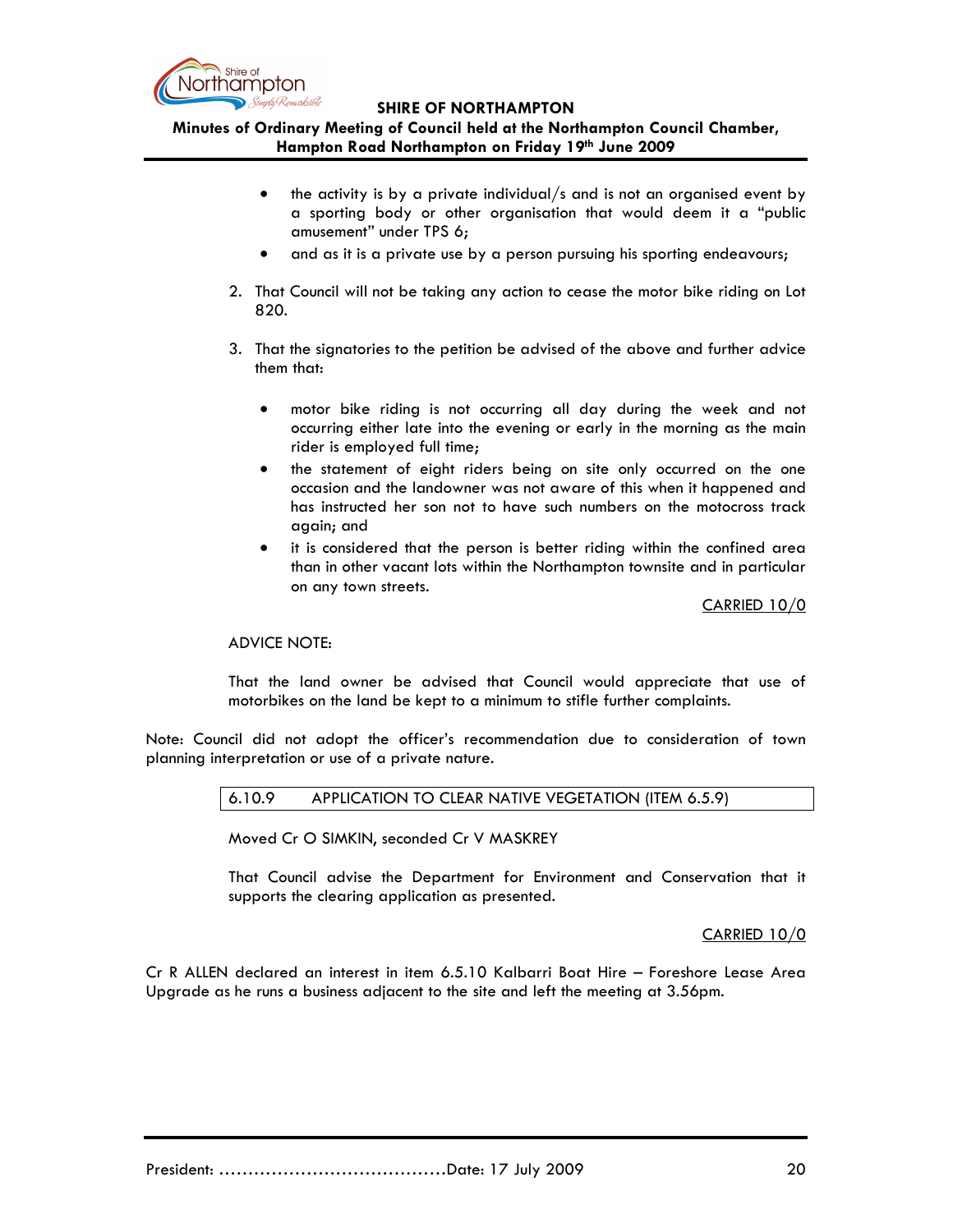

## Minutes of Ordinary Meeting of Council held at the Northampton Council Chamber, Hampton Road Northampton on Friday 19th June 2009

6.10.10 KALBARRI BOAT HIRE – FORESHORE LEASE AREA UPGRADE (ITEM 6.5.10)

Moved Cr G WILSON, seconded Cr P GLIDDON

That Council list for consideration the following projects within the 2009/2010 budget to upgrade the foreshore area at the Kalbarri Boat Hire with Councils financial contribution to be limited at up to 50% of the project cost capped to a maximum of \$15,000.

- 1. Replace existing stone steps and ramp with more suitable ramp and steps which is to also allow wheel chair access.
- 2. Develop a terraced grass viewing area.
- 3. Install a platform for wheel chair access on the beach
- 4. Install a platform viewing area.

### CARRIED 10/0

Cr R ALLEN re-entered the meeting at 4.03pm.

6.10.11 2009 BUDGET MEETING (ITEM 6.5.11)

Moved Cr L PARKER, seconded Cr G WILSON

That Council hold a Special Meeting of Council to consider the 2009/2010 budget on Friday 24<sup>th</sup> July 2009, commencing 1.00pm at the Northampton Council Chambers.

## CARRIED 10/0

### 6.10.12 INDIAN OCEAN DRIVE – TOURISM SIGNAGE (ITEM 6.5.12)

Moved Cr E SIMKIN, seconded Cr P GLIDDON

That Council not make a contribution towards the development of signage along the Indian Ocean Drive at this stage until concept designs of the signage are outlined, and what relativity the project has to the Northampton (Shire) area.

### CARRIED 10/0

Note: Council did not adopt the officer's recommendation as it was considered that the Indian Ocean Drive was not in the Shire of Northampton's immediate area and there does not seem to be any concept designs of the proposed signage and placement of these signs.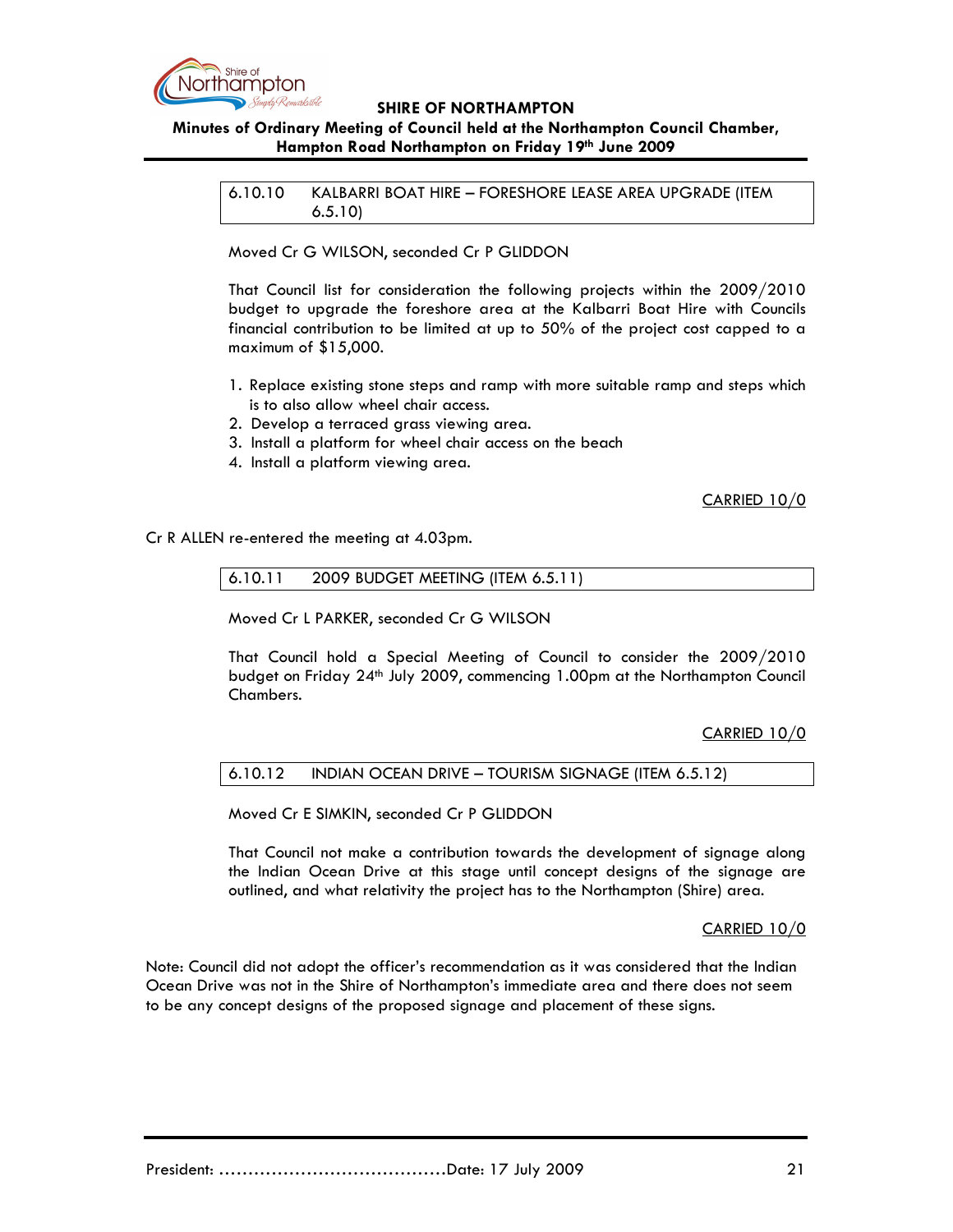

# Minutes of Ordinary Meeting of Council held at the Northampton Council Chamber, Hampton Road Northampton on Friday 19th June 2009

6.10.13 LOCATION OF FIRST EUROPEAN LANDING ( ITEM 6.5.13)

Moved Cr A LINK, seconded Cr L PARKER

That Council correspond to Mr Gerritsen advising him that as there is no official evidence of which site was the actual landing site of the first Europeans from the Batavia Wreck, and the plaque at Wittecarra Creek states 'It is believed' that no further action be taken.

CARRIED 10/0

### 6.10.14 KALBARRI EMERGENCY SERVICES PREMISES (ITEM 6.5.14)

Moved Cr S STOCK-STANDEN, seconded Cr G WILSON

That Council approve of the transfer of the Management Order for Reserve 30524 to the Fire and Emergency Services Authority and the Department of Planning and Infrastructure be advised accordingly.

CARRIED 10/0

### 6.10.15 NEW WASTE LEVY (ITEM 6.5.15)

Moved Cr O SIMKIN, seconded Cr L PARKER

That Council:

- 1. Express its great concern at the lack of consultation and notice provided by the state government in increasing the Landfill levy by 300%. The lack of time to plan for this cost increase will cause considerable financial burden to local governments and the community.
- 2. Strongly condemns the use of landfill levy funds for consolidated revenue purposes and requests that the state government reconsider this position.
- 3. That the government be reminded that at the time of the introduction of the levy commitments were made to local government that amount of money used to administer the levy would be strictly limited (1 to 3%) and that a rebate scheme would be introduced to return funds to local government for materials diverted from landfill.
- 4. Strongly supports that all funds raised by the landfill levy generated from domestic municipal waste streams and local governments be hypothecated back to local government to support recycling and resource recovery activities and the associated infrastructure. Without this support continued diversion of waste from landfill will be put in jeopardy as the levy increase also penalises resource recovery facilities.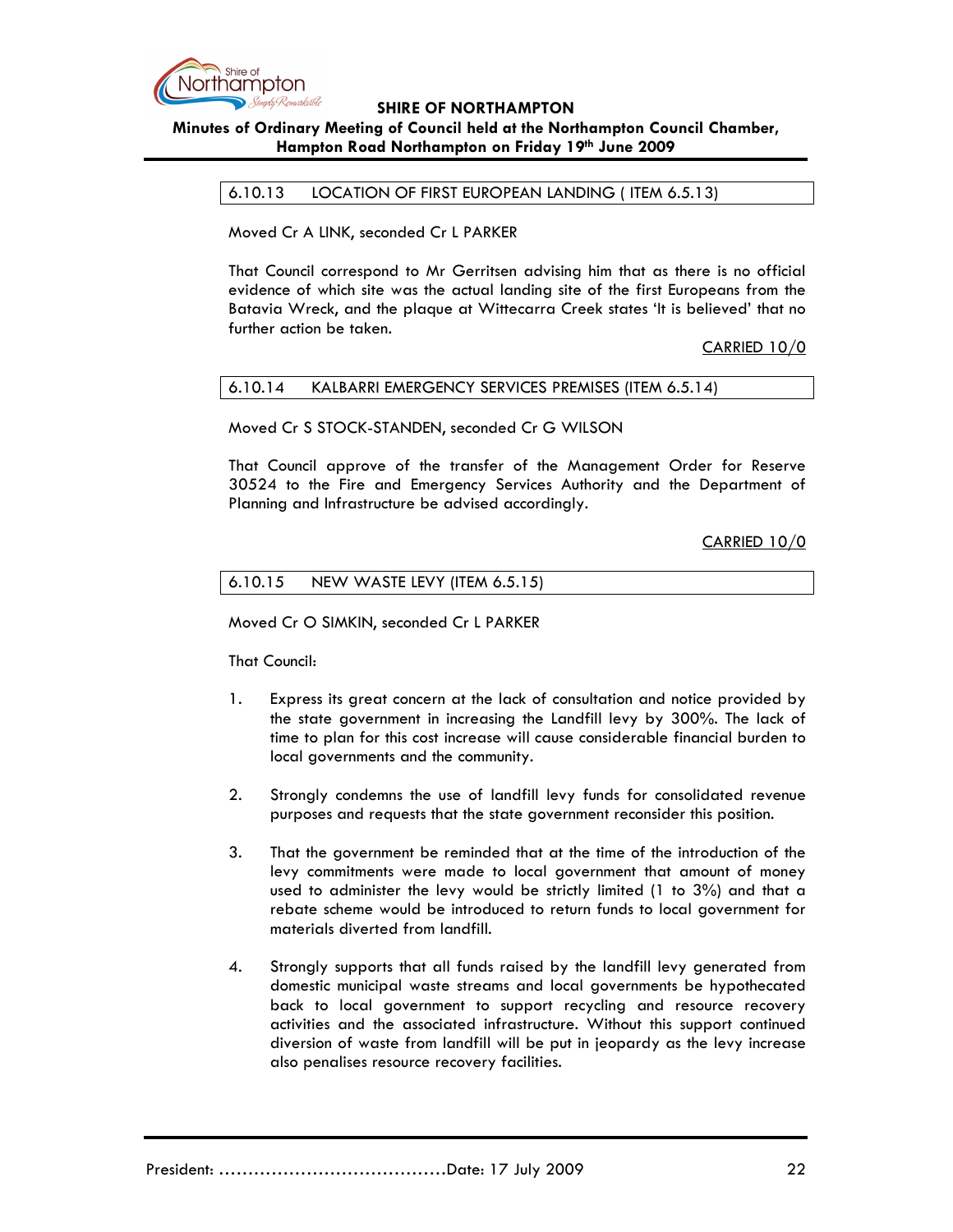

Minutes of Ordinary Meeting of Council held at the Northampton Council Chamber, Hampton Road Northampton on Friday 19th June 2009

- 5. Strongly supports an exemption from the landfill levy for all residual wastes from resource recovery facilities thus providing further incentive for the development of such facilities.
- 6. Correspond to the Premier, the Leader of the Opposition, all local members of Parliament condemning the use of landfill levy funds for consolidated revenue purposes and request that the State Government reconsider its position and request that the Minister for Environment consult with the local government through our peak body, the Western Australia Local Government Association about the proposed levy.

CARRIED 10/0

Cr A LINK declared an interest in item 6.5.16 Kalbarri Aged Persons Unit Rent as she is a tenant and left the meeting at 4.11pm.

### 6.10.16 KALBARRI AGED PERSONS UNITS RENT (ITEM 6.5.16)

Note: A show of hands supported the rescinding of minute 3.9.13

#### Moved Cr G WILSON, seconded Cr L PARKER

That Council:

- 1. Rescind Minute 3.9.13.
- 2. That Council adopt the following rent charges for the Kalbarri Aged Persons Units and these charges to be effective immediately and Council undertake advertising of the amended charges as per the requirements of the Local Government Act 1995:

 Unit with two persons \$220 per fortnight Unit with one person \$160 per fortnight.

CARRIED 9/0

Cr A LINK re-entered the meeting at 4.14pm.

#### 6.11 PRESIDENTS REPORT

Since the last Council meeting the President, Cr G Parker reported on his attendance to the following:

- WALGA Zone meeting teleconference with the Deputy Chief Executive Officer.
- Official Opening of the New Sporting Facilities at Horrocks by the Minister for Sport & Recreation, Hon. Terry Waldron. Also in attendance was the Member for Moore, Hon. Grant Woodhams and members of the Department of Sport & Recreation.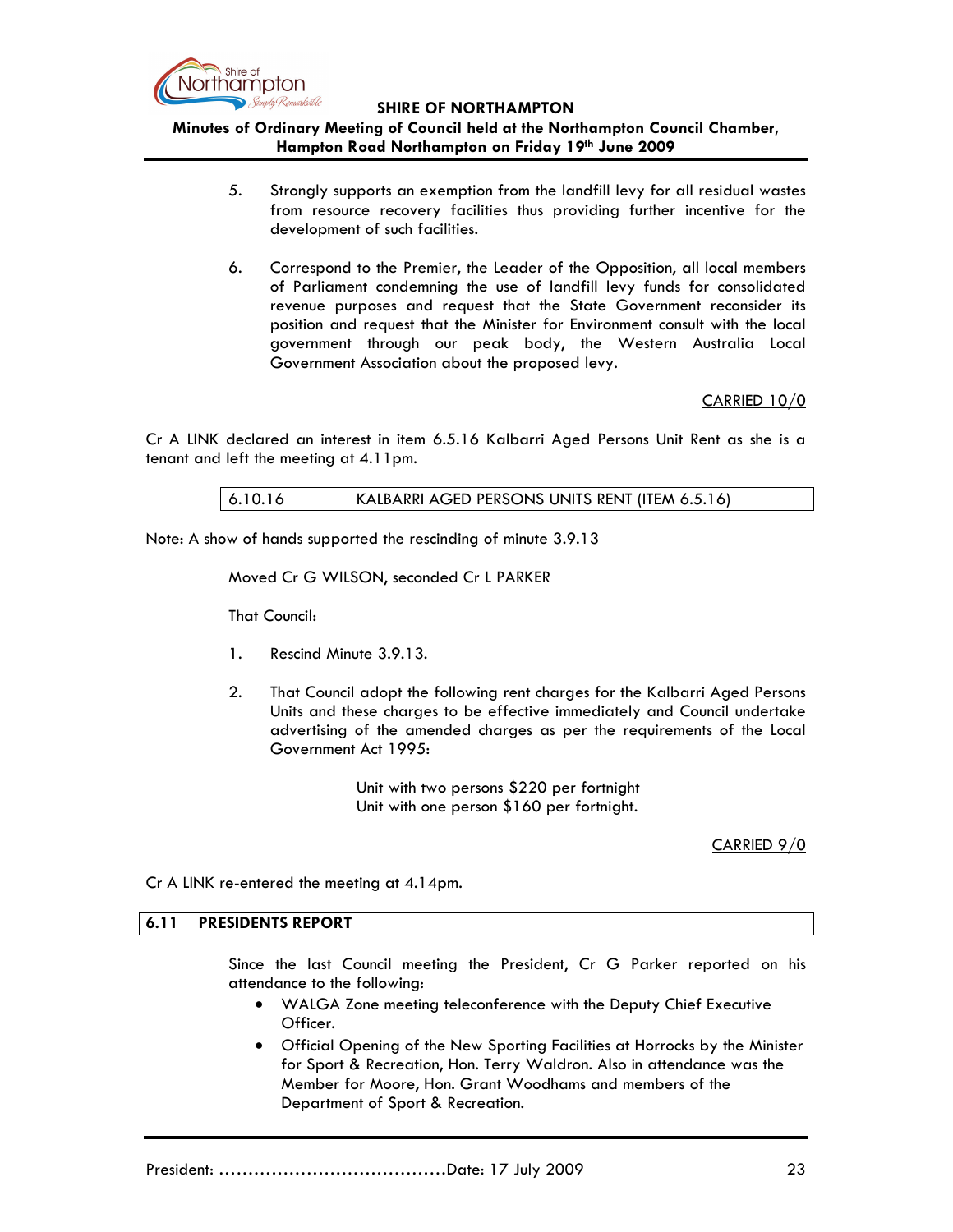

## Minutes of Ordinary Meeting of Council held at the Northampton Council Chamber, Hampton Road Northampton on Friday 19th June 2009

• Geraldton Netball Association U17 State Carnival in Dongara. It was noted that there are 5 Northampton girls in the association side.

## 6.12 COUNCILLORS REPORT

### 6.12.1 CR O SIMKIN

Since the last Council meeting Cr O Simkin reported on his attendance to the following:

- Official Opening of the New Sporting Facilities at Horrocks.
- Shire Road Inspection.

## 6.12.2 CR P GLIDDON

Since the last Council meeting Cr P Gliddon reported on her attendance to the following:

- Shire Road Inspection.
- Attendance to a Yarra City Council planning meeting whilst on a recent trip.

### 6.12.3 CR R ALLEN

Since the last Council meeting Cr R Allen reported on his attendance to the following:

- Mid West Gascoyne Area Consultative Committee meeting.
- Murchison River Action Group meeting.

## 6.12.4 CR L PARKER

Since the last Council meeting Cr L Parker reported on his attendance to the following:

- Murchison River Action Group meeting.
- Shire Road Inspection.

### 6.12.5 CR E SIMKIN

Since the last Council meeting Cr E Simkin reported on his attendance to the following:

• Shire Road Inspection.

### 6.14 INFORMATION BULLETIN

Nil.